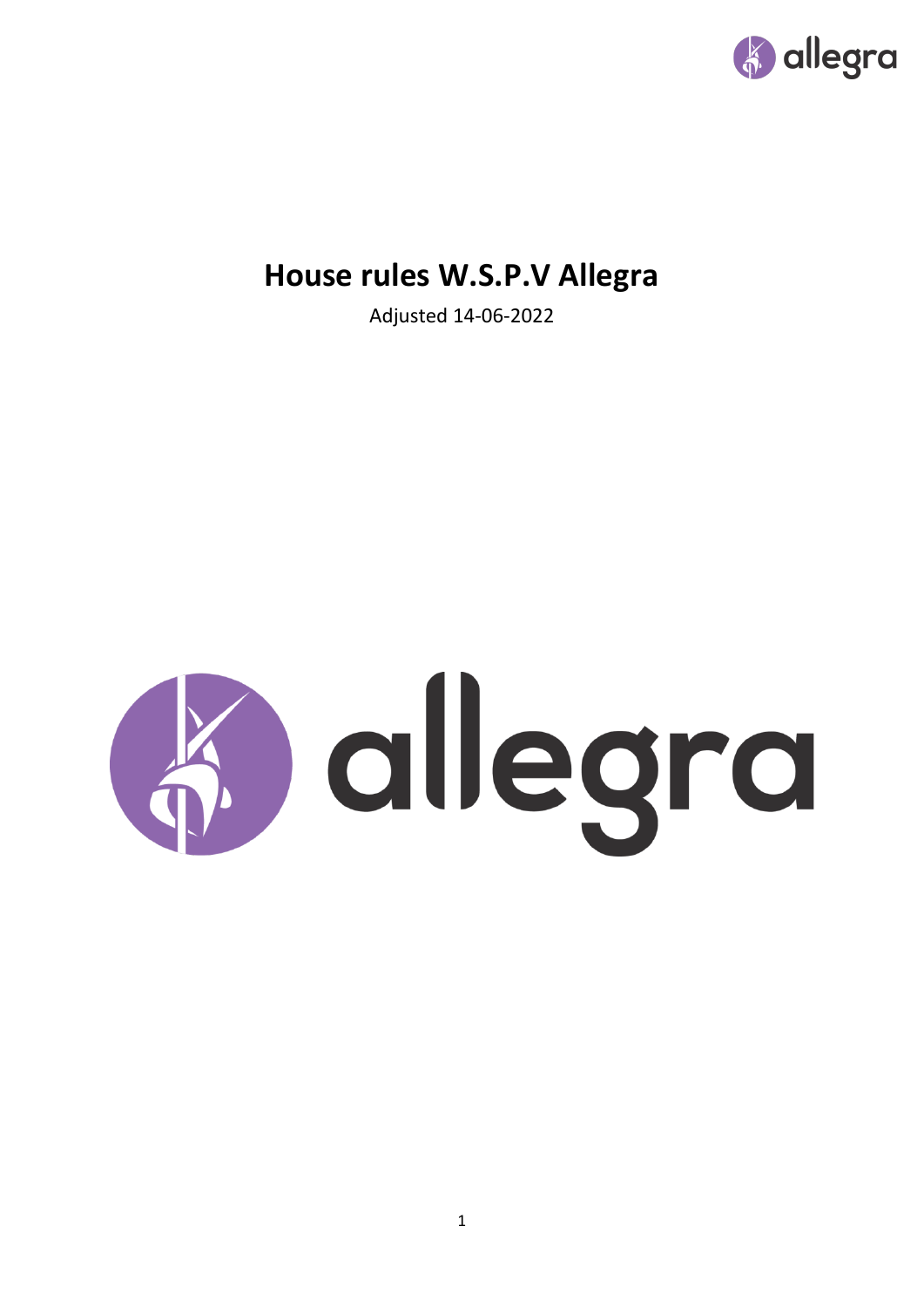

# **Chapter 1: General provisions**

#### Article 1. **Validity framework**

All provisions in these house rules (HR) are subordinate to the law and the statutes of the association.

#### Article 2. **Referral to persons**

Where in this HR "she" is stated, "he" can also be read and vice versa.

#### Article 3. **Knowledge of the regulations**

- 1. Each (honorary) member and benefactor is expected to know and act on this HR.
- 2. A copy of the articles of association and / or the HR is available on request from the board.

#### Article 4. **Behaviour on location**

Everyone who participates in activities of the association is obliged to comply with the applicable regulations on site.

#### Article 5. **Delimitation of association year and training season**

The association year is from one (1.) September to the thirty-first (31.) August. The training season is determined by the board annually.

#### Article 6. **Lustrum year**

Starting from the founding of the association, a year, which is a multiple of five years is a lustrum year.

#### Article 7. **Relationship with SWU Thymos**

1. W.S.P.V. Allegra has joined SWU Thymos. This means that the association is obliged to comply with the statutes and HR of SWU Thymos.

2. Members are obliged to adhere to any rules and requirements set by SWU Thymos.

3. Fines imposed by SWU Thymos on W.S.P.V. Allegra for failure to comply with rules and requirements set by SWU Thymos by a member, will be passed on to the relevant member.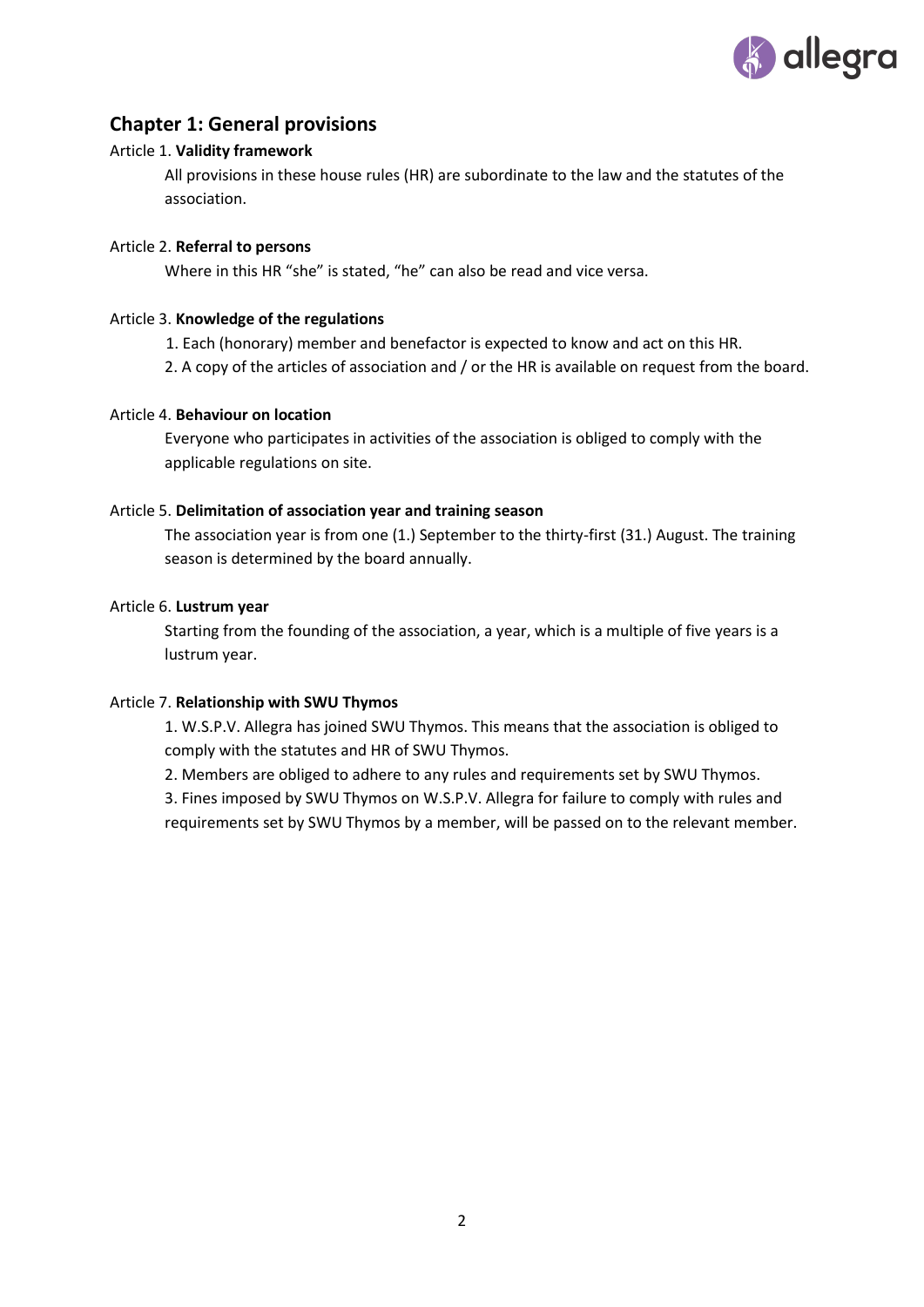

# **Chapter 2: Membership**

#### Article 8. **General**

1. Membership can be entered at any time. Membership can be entered into by paying a membership fee after registration and admission have taken place in accordance with Article 9, paragraphs 4 to 6 of this HR.

2. The contribution to be paid is separate from the tuition fee that must be paid for taking external lessons.

3. The board has the right to collect contributions and other amounts owed to the association from members and benefactors who have signed an authorization form.

4. Notification of a collection takes place at least three days before the collection.

5. Membership includes all rights and obligations that are granted and imposed by these regulations and the articles of association.

#### Article 9. **Registration for membership**

1. The prospective member is pursuing an academic or higher professional education. The prospective member must demonstrate this at the request of the board.

2. The prospective member is in possession of a WUR card with sports rights at Sports Center de Bongerd or intends to purchase these sports rights within two weeks of registration. The prospective member must demonstrate this at the request of the board.

3. An aspiring member is entitled to take two free trial lessons per association year. She must submit a written request to the board for this.

4. Registration for membership can be made to the board by completing and signing a form provided for this purpose by the association, or by providing the desired information in writing in another way.

5. When registering, the person registering must agree in written form to the articles of association and HR.

6. The board decides on the admission of a member. In the event of non-admission, an appeal can be lodged with the GMM.

7. If grounds other than non-compliance with the provisions of this article, or those of article 10 of this HR, are the cause of non-admission, the GMM may still decide to grant admission. 8. The contribution must be paid within 14 days of registration.

#### Article 10. **Membership after graduation**

1. After graduation, it is possible to remain a member if the member complies with Article 11, paragraphs 4 and 5.

2. During the first year after graduation, the member must purchase sports rights for graduates from Sports Center de Bongerd.

3. From the second year after graduation, the member must apply for an association card. To qualify for this, the conditions for an association card set by Sports Center de Bongerd must be met.

4. The request for membership after graduation must be submitted in writing to the board.

### Article 11. **Contribution**

1. The amount of the annual and half-yearly contribution is proposed by the board and subsequently determined by the GMM.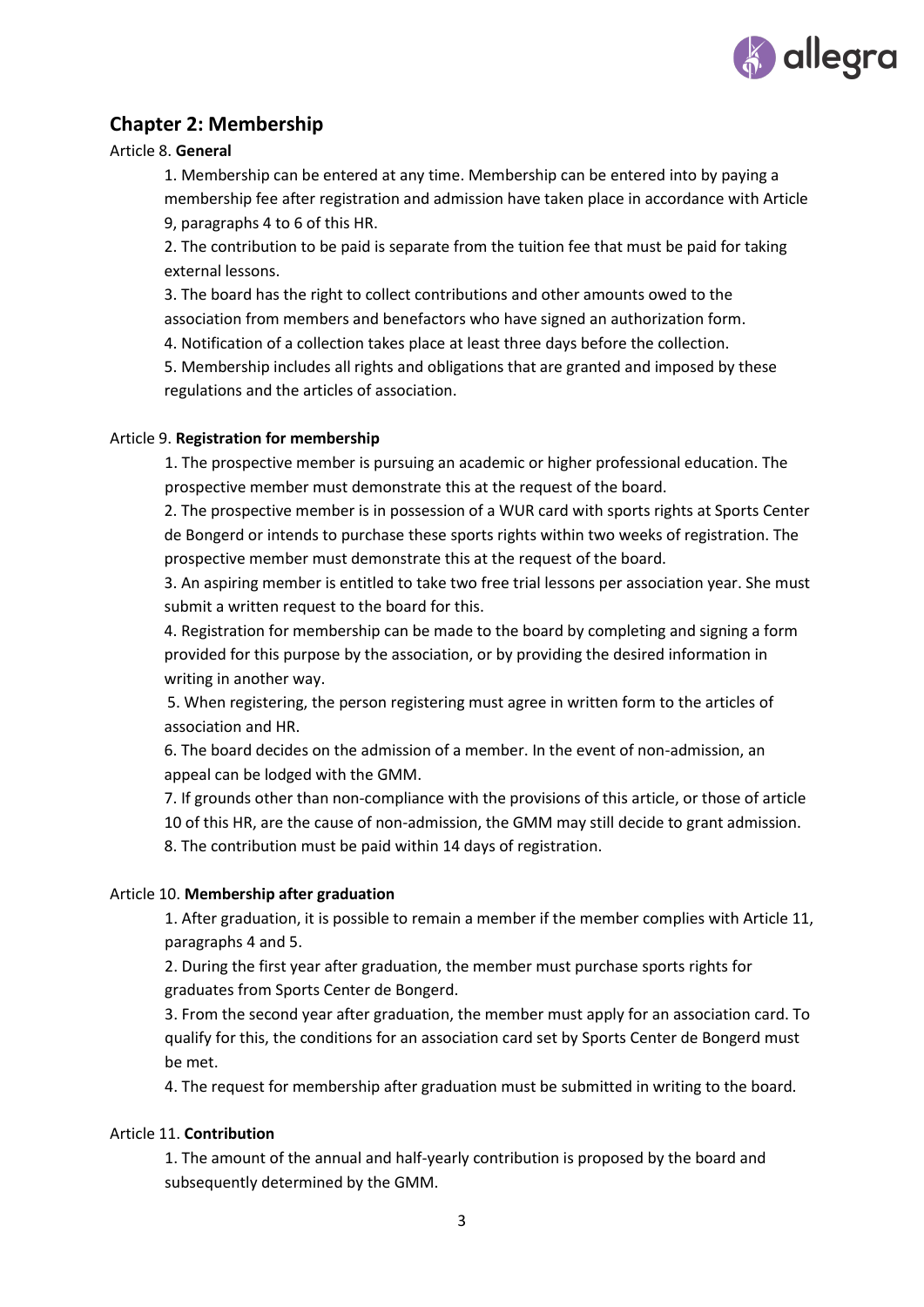

2. The contribution due relates to the current association year.

3. If the membership is entered into after the start of the relevant membership period, no reduction of the contribution will take place.

4. In the years following the year of registration, the contribution must be paid within two weeks after receipt of the invoice for the year in question.

5. If no legal termination of the membership has taken place in accordance with article 17 of this HR, the membership will continue and the member will continue to owe a contribution. 6. If the membership is terminated within the relevant membership period, the contribution for the entire relevant membership period remains due.

#### Article 12. **Ordinary members**

1. Where this HR refers to a member, an ordinary member should be read.

2. Members are those who are admitted as members and who are not an honorary member within the meaning of Article 14 and who are not suspended members within the meaning of Article 16 of this HR.

3. Members are obliged to bring their WUR card with sports rights with them during the lessons.

4. Changes to the personal data must be communicated in writing by the member to the secretary within four weeks.

#### Article 13. **Full members and Hammock members**

- 1. Full members are a sub-category of ordinary members
- 2. Hammock members are a sub-category of ordinary members
- 3. Hammock members have the same rights and obligations as full members, with the exception of the right to a fixed spot at lessons (see article 24), and the right of resubscription (see article 15)
- 4. Hammock members will pay a reduced fee compared to full members, determined in accordance with article 11

#### Article 14. **Honorary members**

1. Honorary members are those who, because of their extraordinary earnings in relation to the association, have been appointed as such by the GMM and have accepted their appointment.

2. Honorary members are appointed by the GMM on the proposal of the GMM and / or the board.

3. The appointment of an honorary member must be put on the agenda of the GMM in which the appointment will take place before the start.

4. Honorary members who want to attend classes at the association have the same rights and obligations as ordinary members, unless otherwise specified in this HR.

5. Honorary members are exempt from paying membership fees, unless the GMM explicitly provides otherwise.

6. Honorary members have the right to pay the rate that applies to ordinary members for activities, other than lessons, of the association.

7. Changes to the personal data must be communicated in writing by the honorary member to the secretary within four weeks.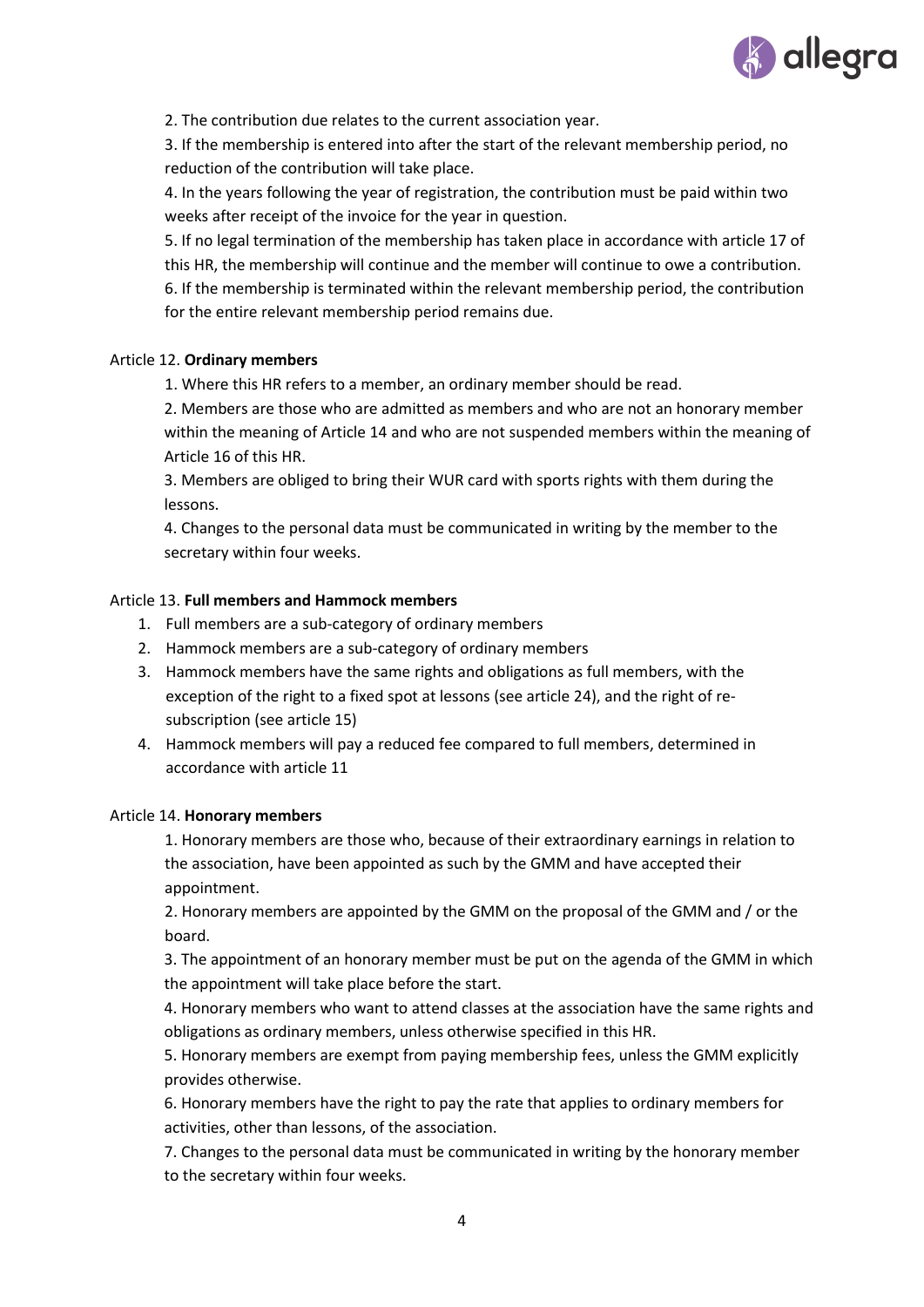

### Article 15. **Admission**

- **1.** Registration for membership takes place as described in article 9
- **2.** In the event that there are more prospective members than places for full members in the association a waiting list will form
- **3.** There is no maximum amount of Hammock memberships, therefore no waiting list will be formed
- **4.** The order of the waiting list is determined by subscription time of the prospective members
- **5.** Members of the association must re-subscribe each year to maintain a spot as a member
- **6.** Prospective members must re-subscribe for the waiting list each year
	- a. Prospective members will maintain their waiting time on the waiting list when resubscribing
- **7.** (Re)-subscription priority for full Allegra membership is set out as follows:
	- 1. Full Allegra member
	- 2. Hammock member + waiting list subscription
	- 3. Waiting list subscription

#### Article 16. **Suspension**

1. The board may suspend a member who acts in contravention of the association's articles of association, regulations or decisions, or unreasonably harms the association, for a maximum period of six months to be determined by the board.

2. The board must inform the member in writing of the suspension, explaining the reasons for the suspension, as well as the duration of the suspension.

3. The suspended member has the option to appeal against the suspension to the GMM.

4. The suspension should be included as an item on the agenda of the next GMM. If the next GMM will be held within a week after the suspension, the suspension will be treated for the subsequent GMM.

5. The board must explain to the GMM why the relevant member has been suspended.

6. A group of five members can request the board in writing to suspend a member. If the request is rejected, this must be reported to the next GMM.

7. Suspended members are excluded from participating in the activities of the association.

8. A suspended member has access to the GMM in which the decision to suspend is discussed and is authorized to speak on it.

#### Article 17. **Authority to represent**

Members cannot enter into commitments on behalf of the association, unless otherwise specified in the HR.

# Article 18. **Liability**

1. Each member is liable for damage caused to the association's property. Any damage found, within reasonable limits, is deemed to have been caused by the person who last used or used the item in question, if and insofar as the contrary is not demonstrated by the person (s) involved.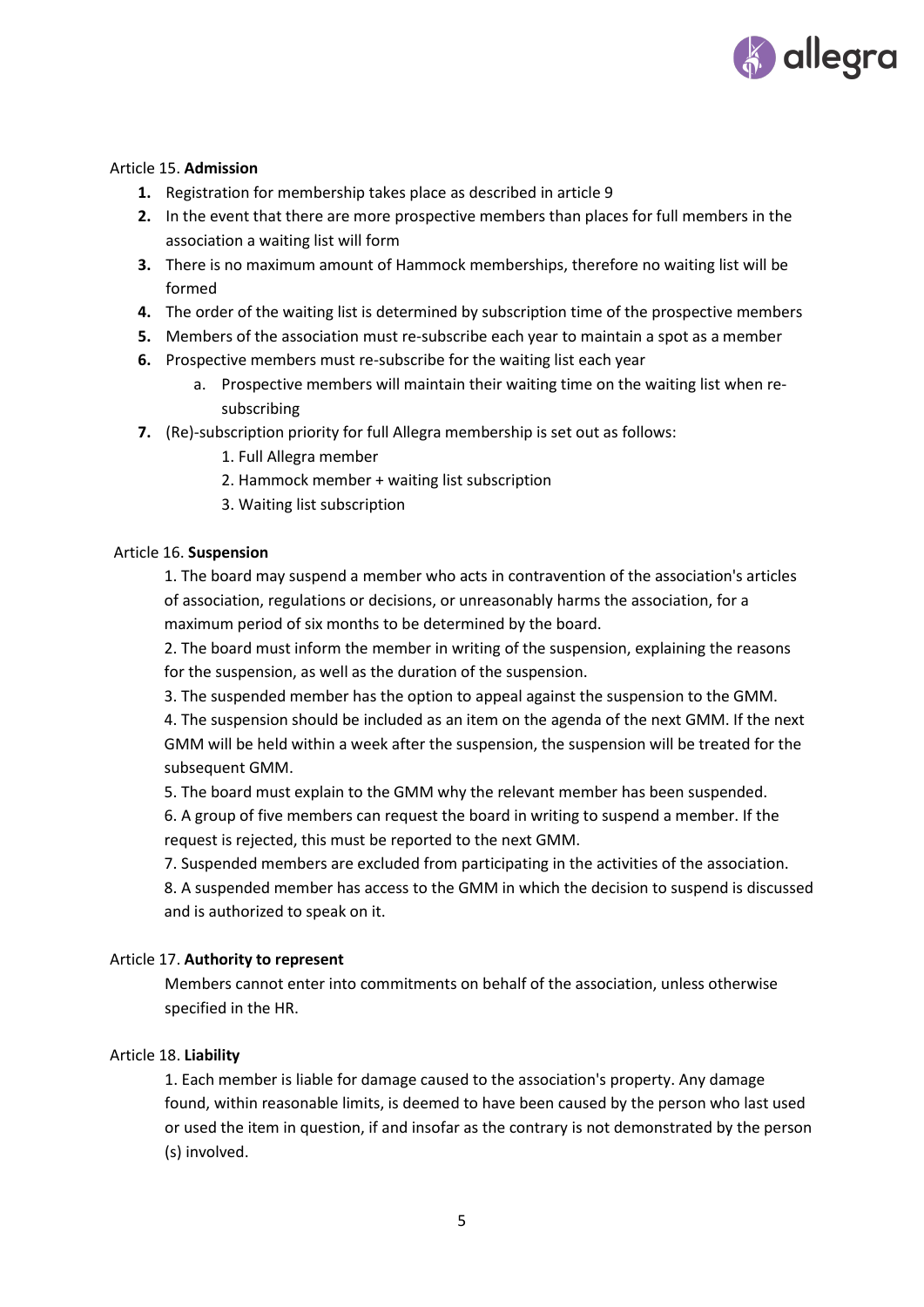

2. Subject to its liability under the law, the association cannot be held liable for damage to, theft of or loss of property of members.

3. Subject to its liability under the law, the association cannot be held liable for damage, in any way caused to members and non-members, during participation in any activity or meeting organized by the association.

### Article 19. **Termination of membership**

1. Membership ends:

a. Due to the expiration of the member's sports rights, unless the member is busy with an association card;

b. by cancellation by the member;

- c. by cancellation by the board on behalf of the association;
- d. by dismay;
- e. upon the death of the member.

2. For a legally valid termination of membership, the conditions of article 6 of the articles of association apply.

3. If the membership is terminated within an association year in accordance with paragraphs 1.a to 1.d of this article, all rights and obligations associated with the membership for the remaining association year lapse, with the exception of the obligation of Article 11 paragraph 6 of this HR and any other financial obligations of any kind.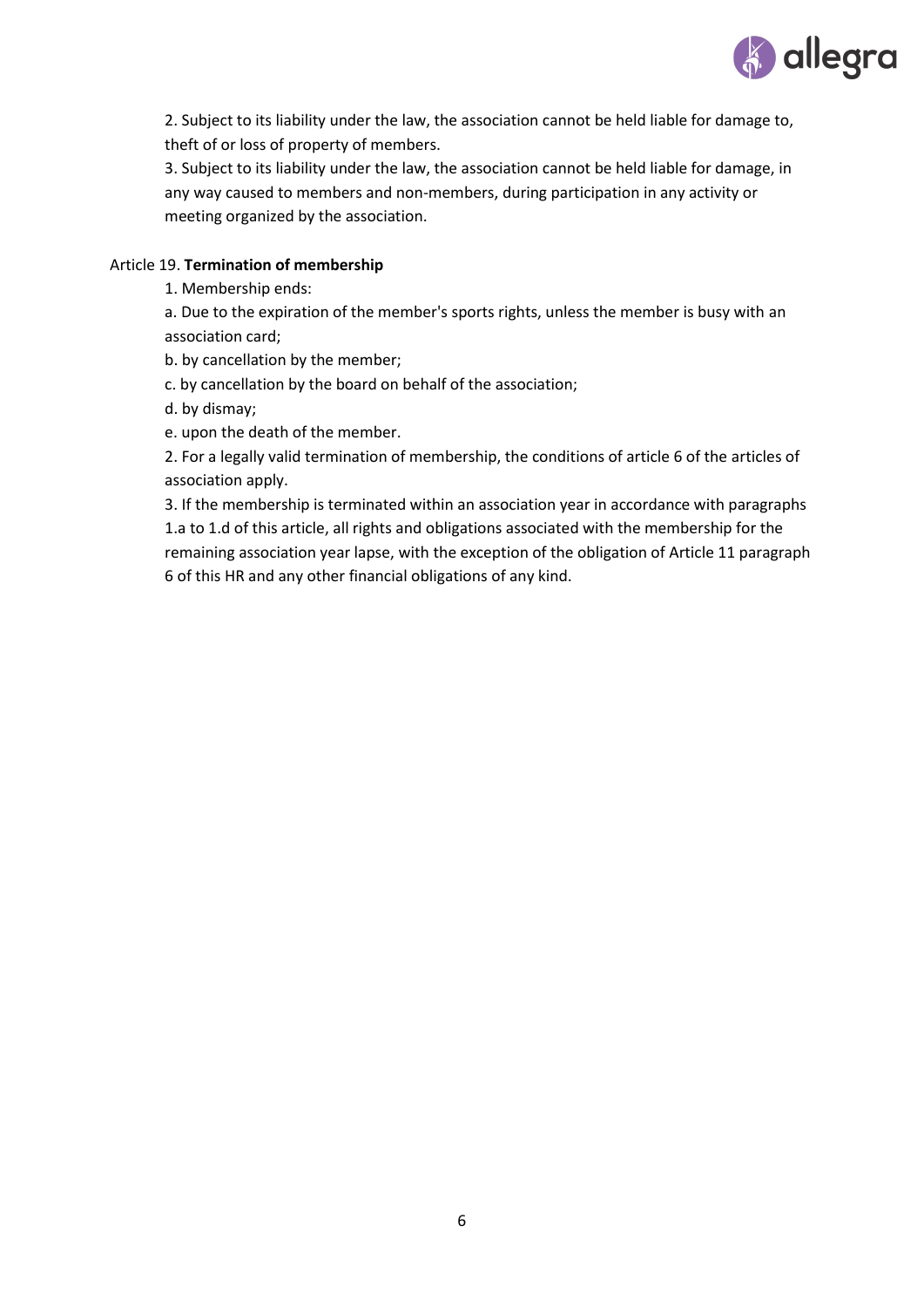

# **Chapter 3: Benefactorship**

#### Article 20. **General**

1. Benefactors are those who support the association by paying a financial contribution, the minimum amount of which is determined by the GMM on the proposal of the board. Benefactors explicitly state that they want to be a benefactor and agree to the associated rights and obligations.

2. Benefactorship can be entered into at any time by paying the financial contribution and in principle applies to the current association year.

3. Benefactorship includes all rights and obligations conferred and imposed on by these house rules and the statutes of the association.

4. The board decides on the admission of benefactors. If the board decides not to admit a prospective benefactor, the prospective benefactor must be notified in writing. The prospective benefactor can object to non-admission with the GMM. The GMM can still decide to grant admission.

5. The membership as a benefactor lasts for one year. If a benefactor wishes to extend this period she/he has to inform the board by written notice.

#### Article 21. **Rights and obligations**

1. Benefactors must provide the board with the desired information in writing when they become a benefactor.

2. Benefactors have the right to access all activities of the association, unless otherwise specified.

3. Benefactors are expected to pay a rate set in accordance with article 28 paragraph 4 of this HR for all activities that are accessible to them.

4. Changes to the personal data must be communicated in writing by the benefactor to the secretary within four weeks.

#### Article 22. **Authority to represent**

Article 17 of this HR is of similar application to the benefactors unless stated otherwise by the HR.

# Article 23. **Liability**

Article 18 of this HR is of similar application to the benefactors unless stated otherwise by the HR.

#### Article 24. **End of sponsorship**

1. The board is authorized to terminate the benefactorship by written notice.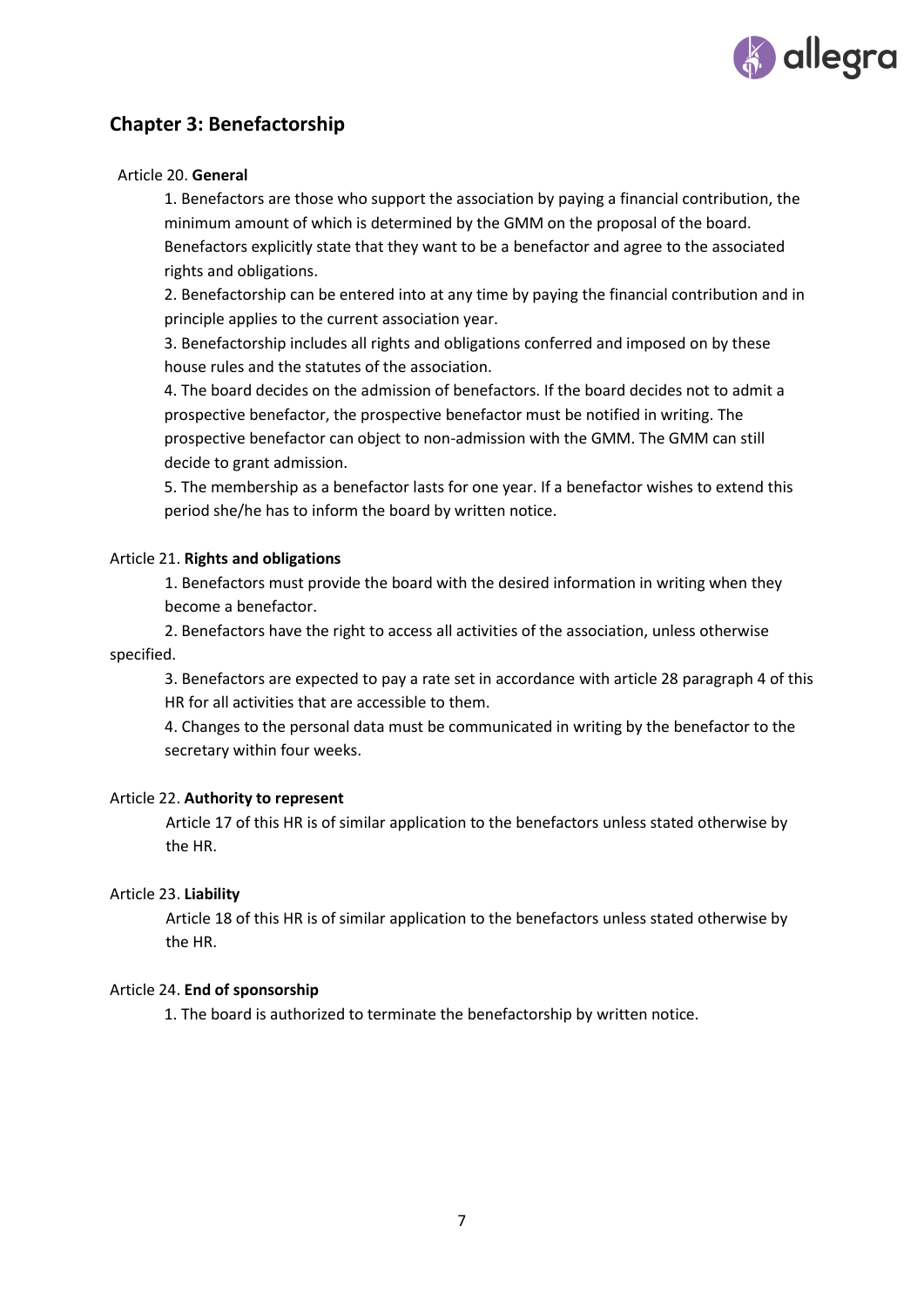

# **Chapter 4: Activities of the association**

### Article 25. **General**

1. Activities organized by the association include classes, demonstrations, other activities to stimulate pole dancing and activities to promote the sense of community.

2. The board supervises all activities that are organized on behalf of the association.

#### Article 26. **Lessons**

- 1. Lessons are understood to mean:
- a. Regular lessons;
- b. extraordinary lessons;
- c. external lessons.

2. The period and the number of lessons of the training season are determined by the board annually and run from September to July.

3. Regular lessons are understood to be guided by a trainer.

4. Extraordinary lessons include training courses aimed at creating and practicing demonstration routines.

5. External lessons are the training of a special guest teacher.

6. The board is responsible for the organization of regular and external lessons.

- 7. Extraordinary lessons can be organized by the board and / or the Activity Committee.
- 8. Regular classes are open to:

a. Members, against payment of the established rate in accordance with article 26 paragraph 1 of this HR;

- b. prospective members, in accordance with article 9 paragraph 3 of this HR;
- c. benefactors, in accordance with article 21 paragraph 2 of this HR.

9. Extraordinary classes can be opened to members after they have been admitted by the board or the Activity Committee, upon payment of the set rate in accordance with article 28 paragraph 2 of this HR. This admission is based on level and can be determined by means of an audition.

10. External lessons can be arranged for members on payment of the set rate in accordance with Article 28 paragraph 3 of this HR.

### Article 27. **Other activities**

1. The other activities of the association include all activities that are organized in the name of the association but are not lessons. Internal and external activities can be distinguished within this.

2. Internal activities have as primary target group members of the association. These activities can be organized by the board and / or a committee of the association.

3. External activities are intended to promote the association and the sport towards nonmembers. External activities are the direct responsibility of the board, unless determined otherwise by the board.

4. The organizer of an activity can decide to charge an entrance fee. The height of the entrance is determined in accordance with Article 28 paragraph 4 of this HR.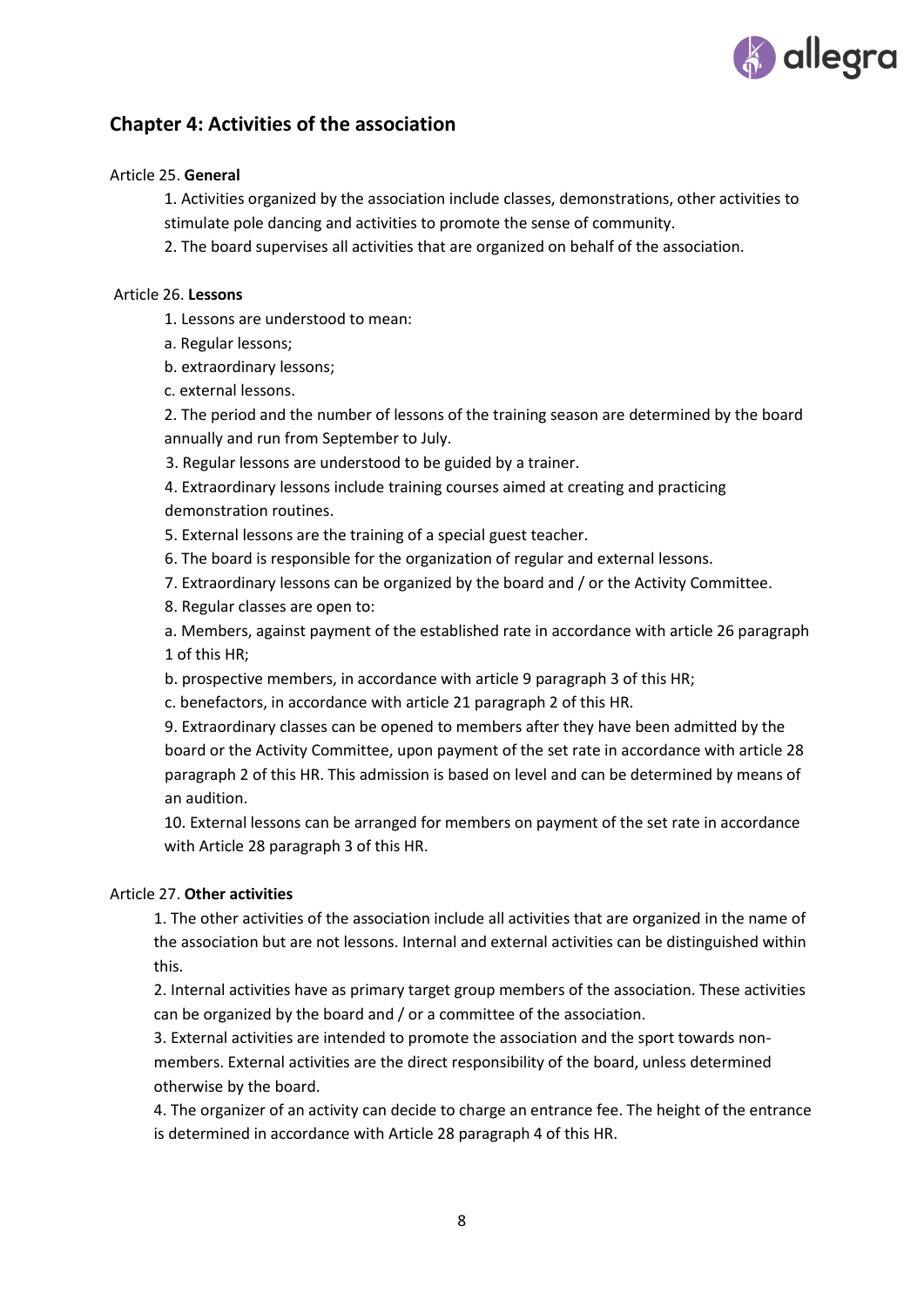

5. The organizer of an activity may decide to open the activity to benefactors and / or nonmembers. If there are a limited number of places for an activity, members have priority over benefactors and benefactors have priority over non-members.

### Article 28. **Rates and payment**

1. The tuition for regular lessons falls within the annual contribution and must be paid in accordance with Article 9 paragraph 8.

2. The tuition fees for extraordinary lessons are determined annually by the board. 3. The tuition for external lessons is determined by the board according to the costs. The tuition fee must be paid before the start of the lesson, either in cash to the board or by transferring it to the bank account of the association. Non-cash payments must be made to the bank account of W.S.P.V.at least three days before class. The board supervises this. 4. When setting rates for activities, a distinction must be made between the rates charged for members, benefactors and non-members. The extent to which the rates for members, benefactors and non-members differ is determined by the board for each activity.

a. Benefactors pay at least as much as members.

b. Non-members pay at least as much as benefactors.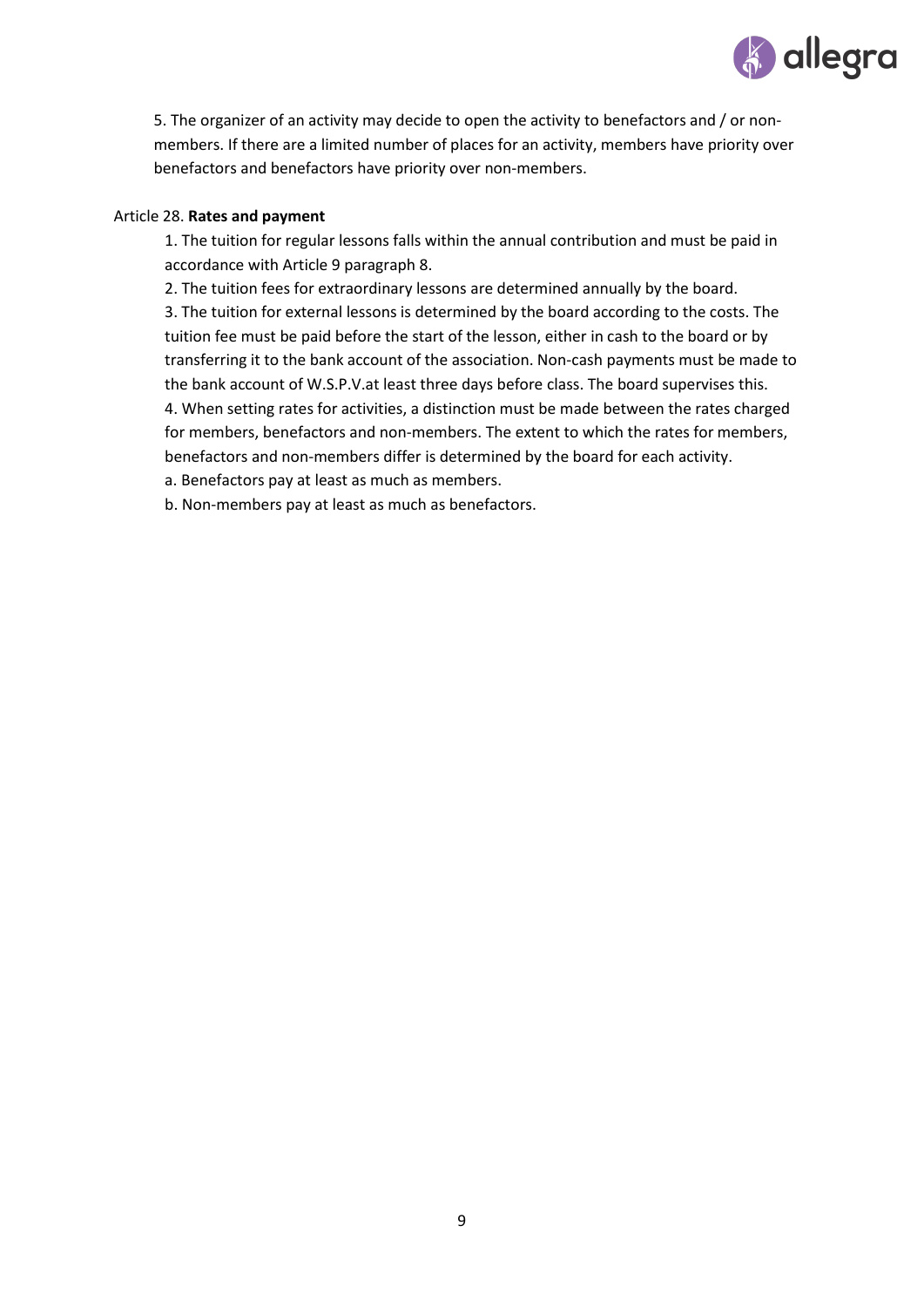

# **Chapter 5: Board**

### Article 29. **General**

The board is charged with managing the association.

### Article 30. **Representation**

1. The board represents the association, unless otherwise specified by law.

2. The power of representation also belongs to the chairman together with the secretary or treasurer, or the secretary together with the treasurer.

3. The board can grant power of attorney to one or more board members as well as others, to represent the association within the limits of that power of attorney.

### Article 31. **Administrative duties**

1. The board consists of at least a chairman and a treasurer. These functions cannot be combined with each other.

2. The board is responsible for the day-to-day affairs and represents the interests of the GMM.

3. All board members are obliged to implement the decisions taken by the GMM as well as possible.

4. Each board member is primarily accountable to the board meeting for the performance of her duties, and in the higher instance to the GMM.

5. Each board member is entitled to retire at any time, stating well-founded reasons, to the GMM.

6. Vacancies will be filled as soon as possible. An incomplete board remains empowered.

# Article 32. **Change of board members**

1. The appointment is made by the GMM.

2. To be able to hold a position within the board of the association, membership of the association is required. Suspended members, within the meaning of Article 16 of this HR, or members previously dismissed by the GMM, within the meaning of Article 34 of this HR, cannot apply for a board position.

3. Candidate board members must be presented by the board or by at least five members of the association by means of a written, signed statement.

4. Candidates proposed by the board must be announced two weeks before the GMM, other candidates must be notified to the board forty-eight (48) hours before the start of the relevant GMM.

5. Candidate board members must be present at the GMM in which their appointment will be discussed.

6. Each board member is individually elected to her position.

7. In the case of a management appointment (s), votes will be cast in writing as described in Article 55 of this HR. The majority is determined in accordance with Article 55 of this HR. . If the board deems it necessary to have a sitting board member hold a position other than his current position, the GMM's approval must be obtained for this.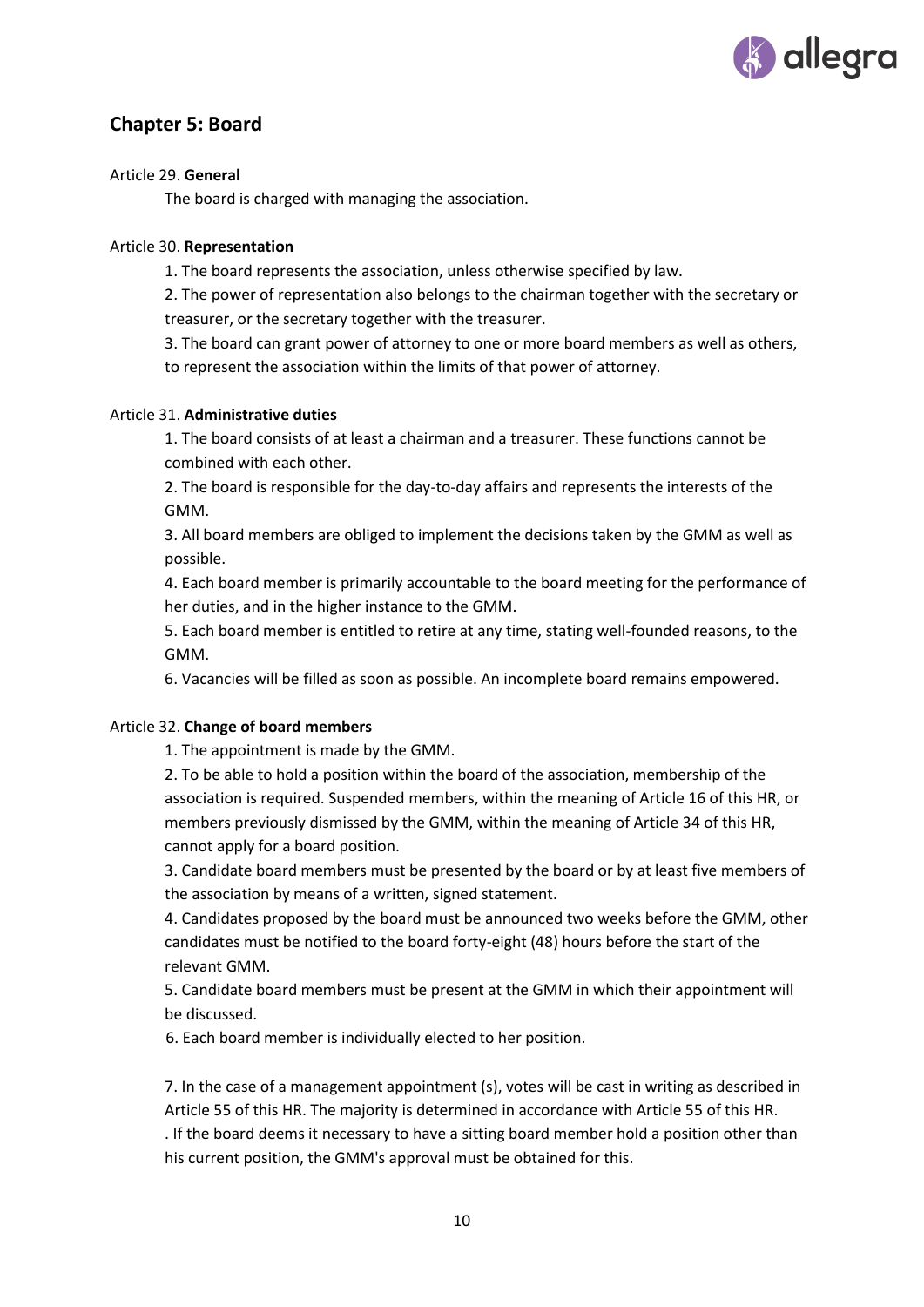

#### Article 33. **Discharge of board members**

1. A retiring board member can be reappointed twice immediately.

2. Board members can only be discharged after, in the opinion of the GMM, they have provided sufficient account and accountability for their performance during the past board period. All required current matters must be completed for this.

3. A retiring board member will ensure the proper transfer of her work to a subsequent board member.

#### Article 34. **Suspension and dismissal of board members**

1. Board members can be suspended and dismissed by the GMM at any time, stating reasons. With regard to suspension or dismissal, the GMM decides by a two-thirds majority of the votes cast.

2. If, in the event of suspension of a board member, the GMM has not decided to resign within three months thereafter, the suspension will end. The suspended board member is given the opportunity to account for himself in the GMM and can be assisted by a counselor or counselor.

3. The suspension and the dismissal only relate to the position of board member and not to membership of the association, unless otherwise provided in the decision to suspend.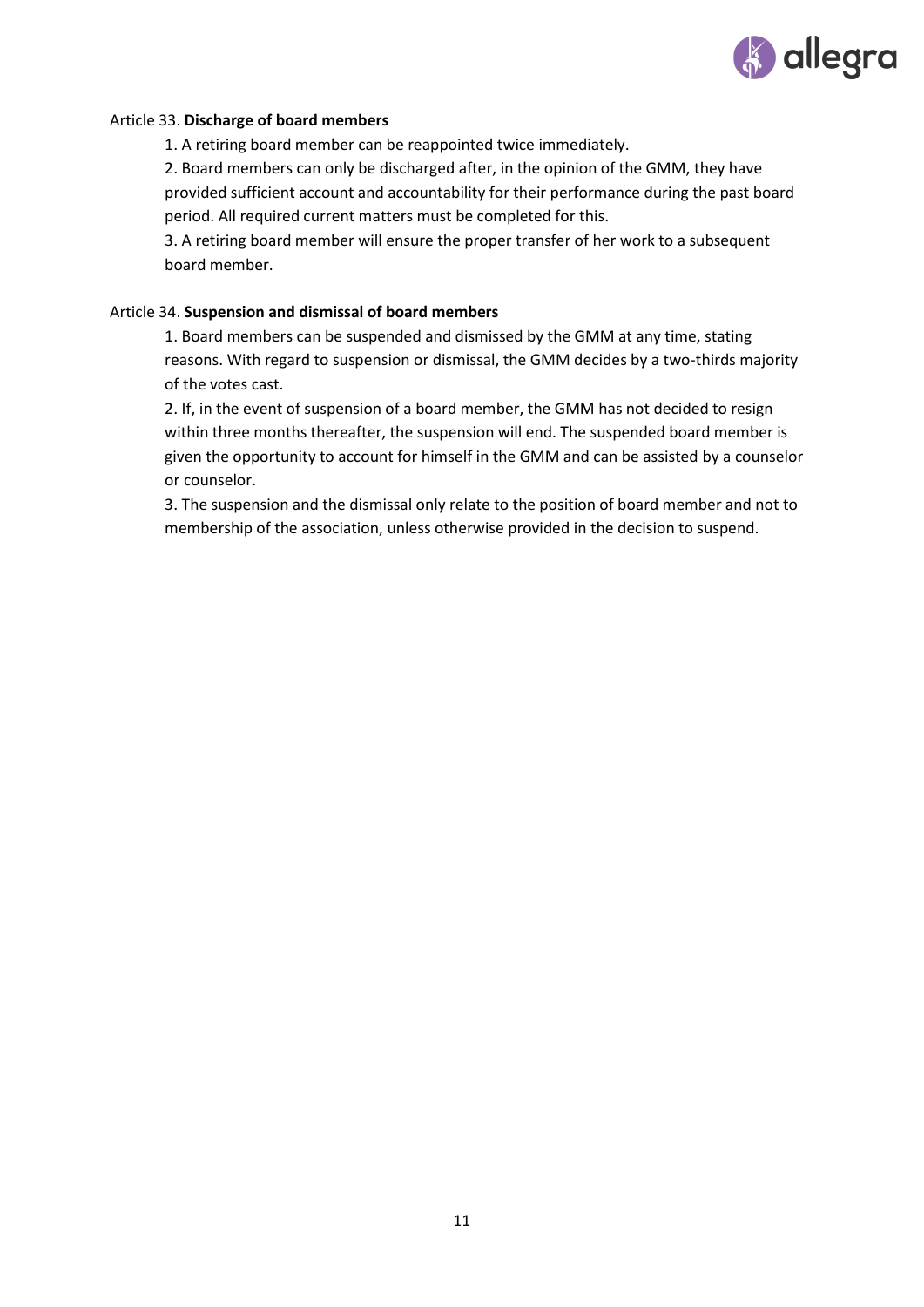

# **Chapter 6: Committees**

### Article 35. **General**

1. The board and the GMM can at any time set up committees for the performance of certain tasks. The association has committees set up by the GMM (GMM committees) and committees set up by the board (board committees).

2. Committees consist of members of the association.

3. The appointment as a member of a committee is for an indefinite period or for the period for which the committee in question has been established.

4. The board is responsible for the staffing of the committees.

5. The board supervises all committees, unless otherwise specified in this HR.

#### Article 36. **GMM committees**

1. An GMM committee is set up by the GMM to perform a certain task within the association, which is not directly the responsibility of the board.

2. A decision to set up an GMM committee includes at least: a. The committee's job description; b. any further provisions regarding its working method; c. the powers of the committee.

3. The association has in any case an Audit Committee, this must be an GMM committee.

4. In the event of disagreement with an GMM committee, the decision of the GMM is

#### decisive.

5. Members of GMM committees are elected and nominated by the GMM after nomination.

6. The GMM can exceptionally grant benefactors a dispensation to participate in an GMM committee.

7. A member of an GMM committee can at all times be discharged at his own request by the GMM. Discharge requires that the committee member has completed her duties and transferred current affairs.

8. The board has the power to temporarily remove members of GMM committees from their positions. At the next GMM it will be decided whether the committee member will be permanently removed from her position. Article 34 of this HR applies mutatis mutandis. The Audit Committee is an exception to this; members of this committee cannot be removed from office by the board.

9. Dissolution of an GMM committee can only take place with the approval of the GMM. 10. The GMM committees are accountable to the GMM and are supervised by the board.

#### Article 38. **Board committees**

1. Board committees may be set up by the board to perform a specific task of the board. However, the board remains responsible. In the event of a difference of opinion, the board decides.

2. The intention to set up a board committee must be announced to the members of the association. At least an indication of the job description of the committee to be established must be given.

3. Members of board committees are elected and appointed by the board.

4. The board may exceptionally grant benefactors a dispensation to take a seat on a board committee.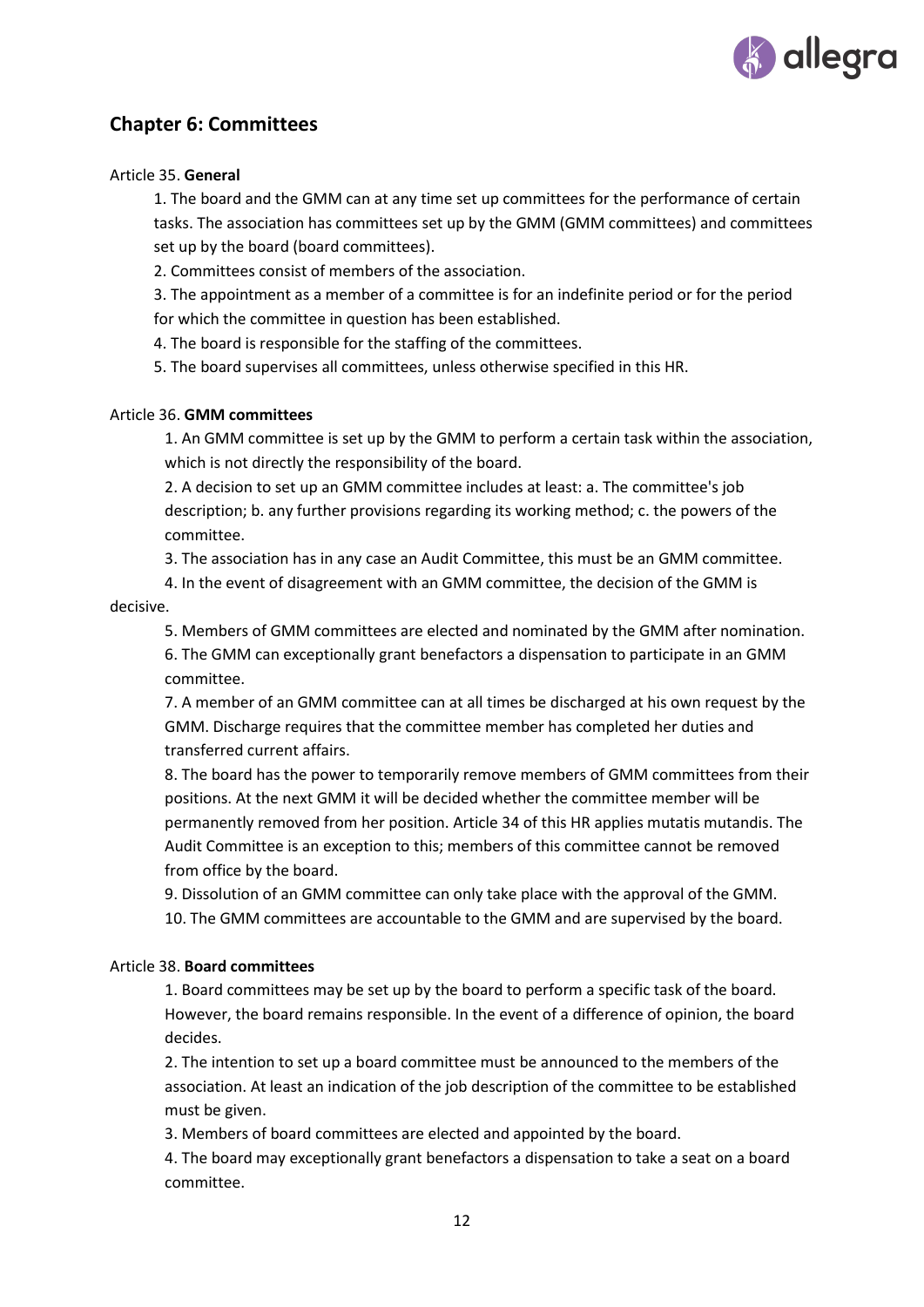

5. A member of a board committee may at any time be discharged by the board at his own request. Discharge requires that the committee member has completed her duties and transferred current affairs.

6. The appointment of a board committee will be announced during the next GMM after the institution.

7. A decision to set up a board committee shall include at least:

a. The names of its members;

b. the job description and objective of the committee;

c. the powers of the committee;

d. possibly the period for which the committee is set up;

e. any further provisions regarding its working method;

f. if applicable, the budget of the committee. This decision must be announced by the board to the members of the association.

8. Without the permission of the board, a board committee cannot implement decisions with an external effect.

9. Members of board committees can be removed from their duties at any time by the board, stating reasons. This will be announced at the next GMM.

10. Board committees can be relieved of their duties at any time by the board. This will be announced at the next GMM.

11. Board committees are automatically dissolved when their task is completed.

#### Article 39. **Financial matters**

1. This article applies to GMM committees as well as board committees.

2. If necessary for the performance of the tasks of a committee, a budget can be made available to a committee by the association. This budget is determined by the treasurer of the association.

3. Committees to which a budget is made available must appoint a treasurer from among them. This treasurer submits a budget at the beginning of the association year and at the end of the association year a profit and loss account for approval by the treasurer of the association.

4. When the budget is approved, the association treasurer grants a written exemption to the committee treasurer for expenditure of the budgeted amounts. If these amounts are exceeded, permission from the association treasurer is again required.

5. Expenses incurred without the approval of the association treasurer are for the account of the committee members, unless gross negligence of the treasurer of the committee is demonstrated. In the event of a difference of opinion, the association treasurer decides.

6. All income and expenses of a committee are in principle kept by the committee. If necessary, this is done in consultation with the treasurer of the association. The treasurer of the association must make all necessary information regarding bank transactions available to the treasurer of the committee.

7. Commissions keep a cash book of all cash inputs and expenditures. Expenses that are not recognized in the cash book are for the account of the committee members.

8. At the end of the association year, all positive results of a committee will flow back into the association's general resources.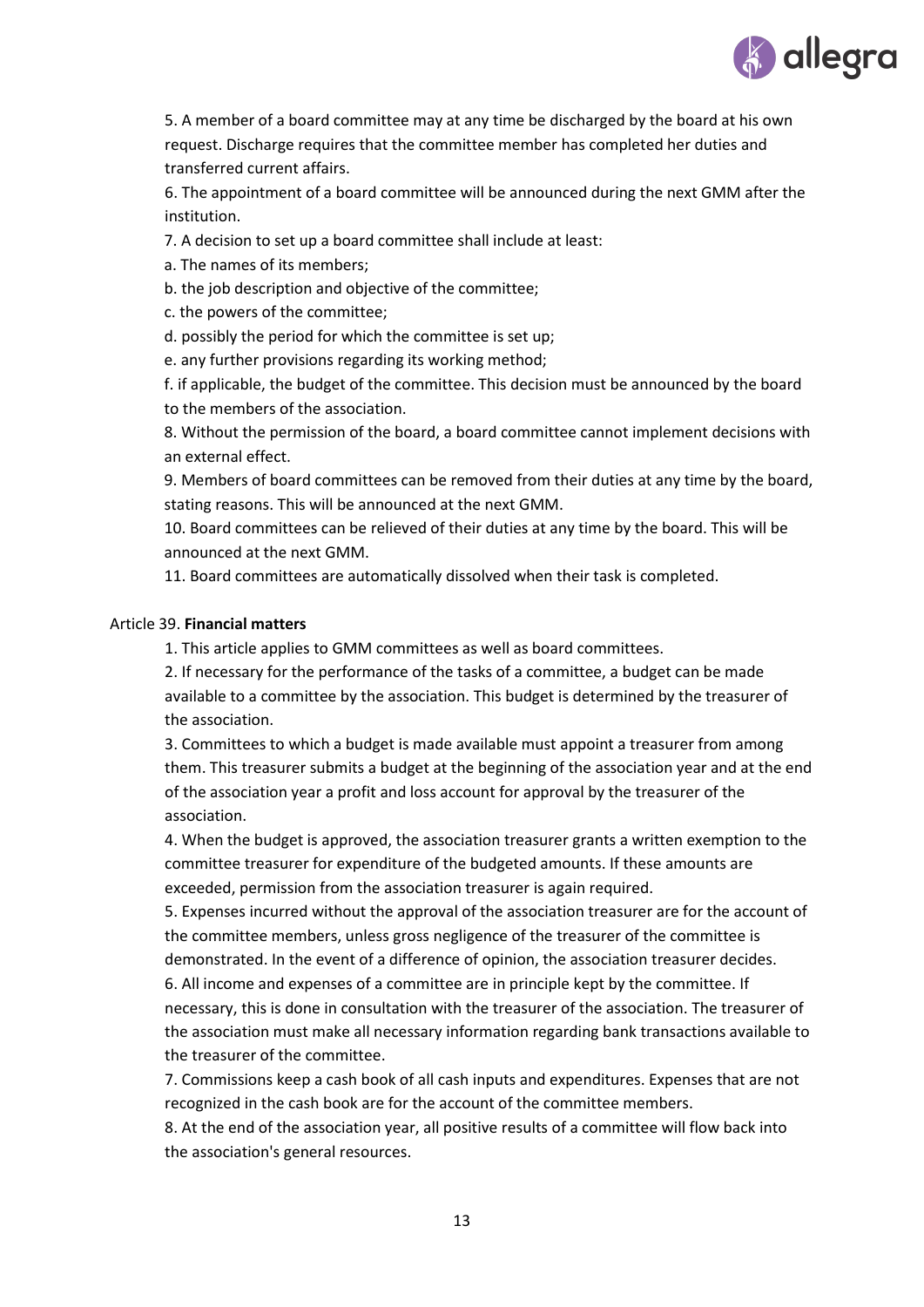

9. All goods purchased by a committee that have been paid in full with financial resources made available by the association, remain the property of the association. The board determines all other goods purchased by a committee.

10. Committees are obliged to provide the Audit Committee with all financial information it has requested.

#### Article 40. **Other provisions for committees**

1. This article applies to GMM committees as well as to board committees.

2. Each committee must consist of at least two members. The functions of chairman and secretary must in any case be filled. If the committee has been allocated a budget, a treasurer must also be appointed. The functions of chairman and secretary can be joined by fewer than three committee members. The division of duties can be determined by the committee itself and must be made known to the board.

3. Members of committees can be removed from their positions at any time by the GMM, stating reasons. The members of the GMM must announce the intention to dismiss the committee member before the meeting to the relevant committee member and to have the intention to dismiss the item added to the agenda of the GMM.

4. If it is determined during an GMM that a committee member must be removed from her position, a new GMM must be invested for this. The relevant member will be notified in writing.

5. Upon termination of its activities, a committee makes a written evaluation based on its duties and objective.

### Article 41. **Audit committee**

1. The Audit Committee's task is to check the financial documents of the association.

2. In accordance with article 16 of the articles of association, the GMM annually appoints a Audit Committee of at least two members who may not be part of the board.

3. Members of the Audit Committee may also sit on other committees of the association; however, they are prohibited from occupying the position of treasurer here.

4. Members of the Audit Committee may be granted a dispensation by the GMM to take a seat in the Commission ter controle en advice.

5. The board will send the financial documents to the Audit Committee at least two weeks before the day on which the GMM will be held in which they will be discussed. The Audit Committee examines these documents and reports its findings to the GMM in writing.

6. The board is obliged to provide the Audit Committee for the purpose of its investigation with all information it has requested with regard to finances, if desired, to show it the cash and values, and to allow inspection of the books and documents of the association.

7. If, in the opinion of the Audit Committee, this investigation requires special accounting knowledge, it may be assisted by an expert.

8. Article 40, paragraphs 2 and 5 of this HR do not apply to the Audit Committee.

#### Article 42. **Commission ter controle en advice**

1. Commission ter controle en advice is an GMM committee and has the task of providing constructive advice to the board. This can be either solicited or unsolicited. In principle, advice given has no consequences.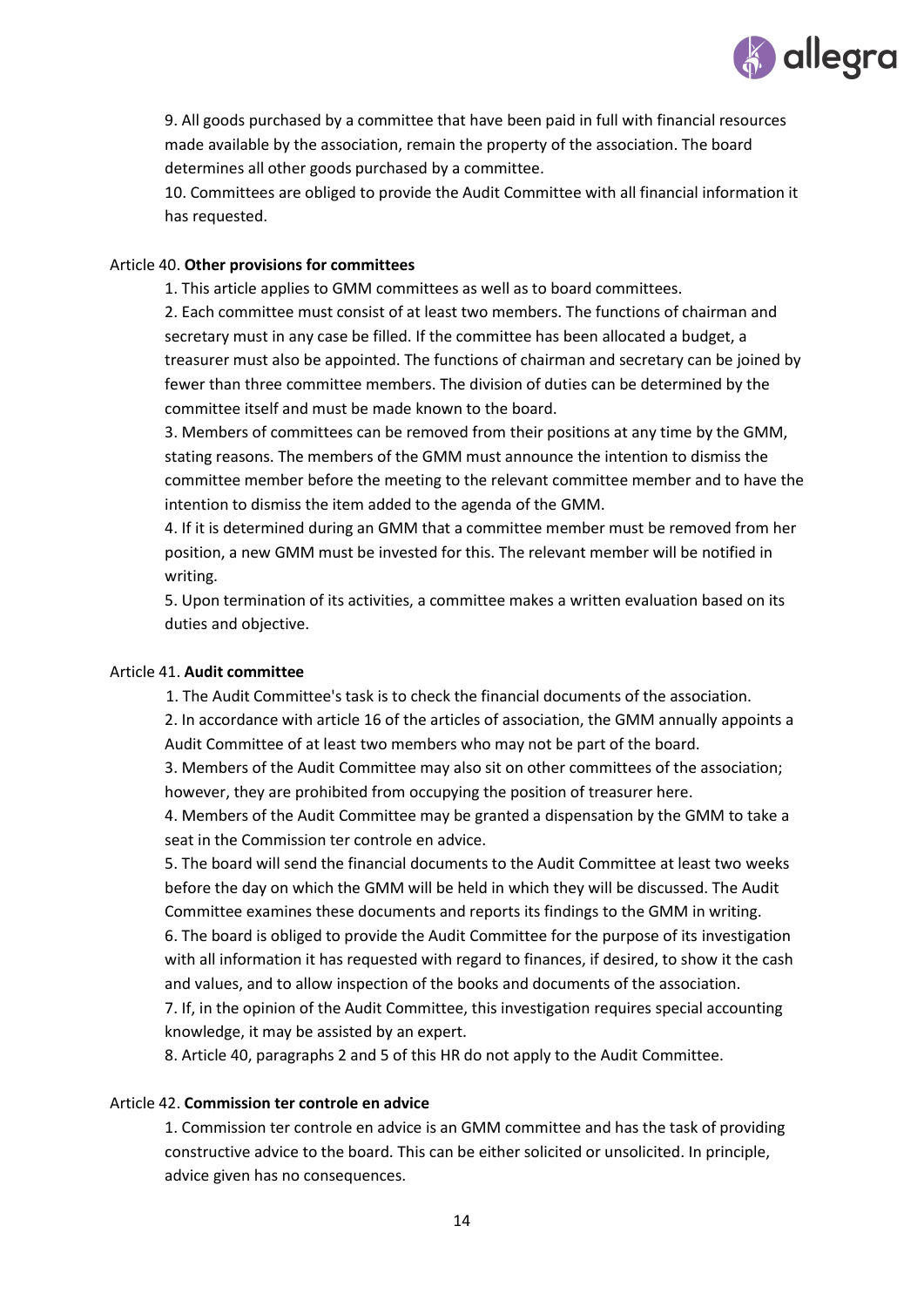

2. The board and the GMM may nominate prospective members for the Commission ter controle en advice. A member can also nominate herself. Members of the Commission ter controle en advice are appointed by the GMM.

3. Members of the Board may not join the Commission ter controle en advice.

4. Members of the Commission ter controle en advice can be granted a dispensation by the GMM to take a seat in the Audit Committee.

5. Members of the Commission ter controle en advice shall in principle be appointed for a period of one year and shall be immediately available for re-election.

6. The Commission ter controle en advice will be sent the minutes as soon as possible, but no later than three weeks after each board meeting. The Commission ter controle en advice is an exception to Article 58 paragraph 5 of this HR.

7. The Commission ter controle en advice has a duty of confidentiality with regard to all information entrusted to it by the board.

8. Where the Commission considers it necessary to seek additional information for the purpose of control and advice, on the basis of information supplied to it by the board, it shall be permitted to disregard the obligation of professional secrecy in a responsible manner for this purpose.

9. If necessary, the confidentiality obligation may be temporarily disregarded in a responsible manner when the annual report is presented on an GMM.

10. The Commission ter controle en advice may have access to the archive upon request.

11. The requested advice must be answered as soon as possible, but no later than four weeks after the request for advice.

12. For the Commission ter controle en advice, Article 40 paragraph 2 and paragraph 5 of this HR do not apply.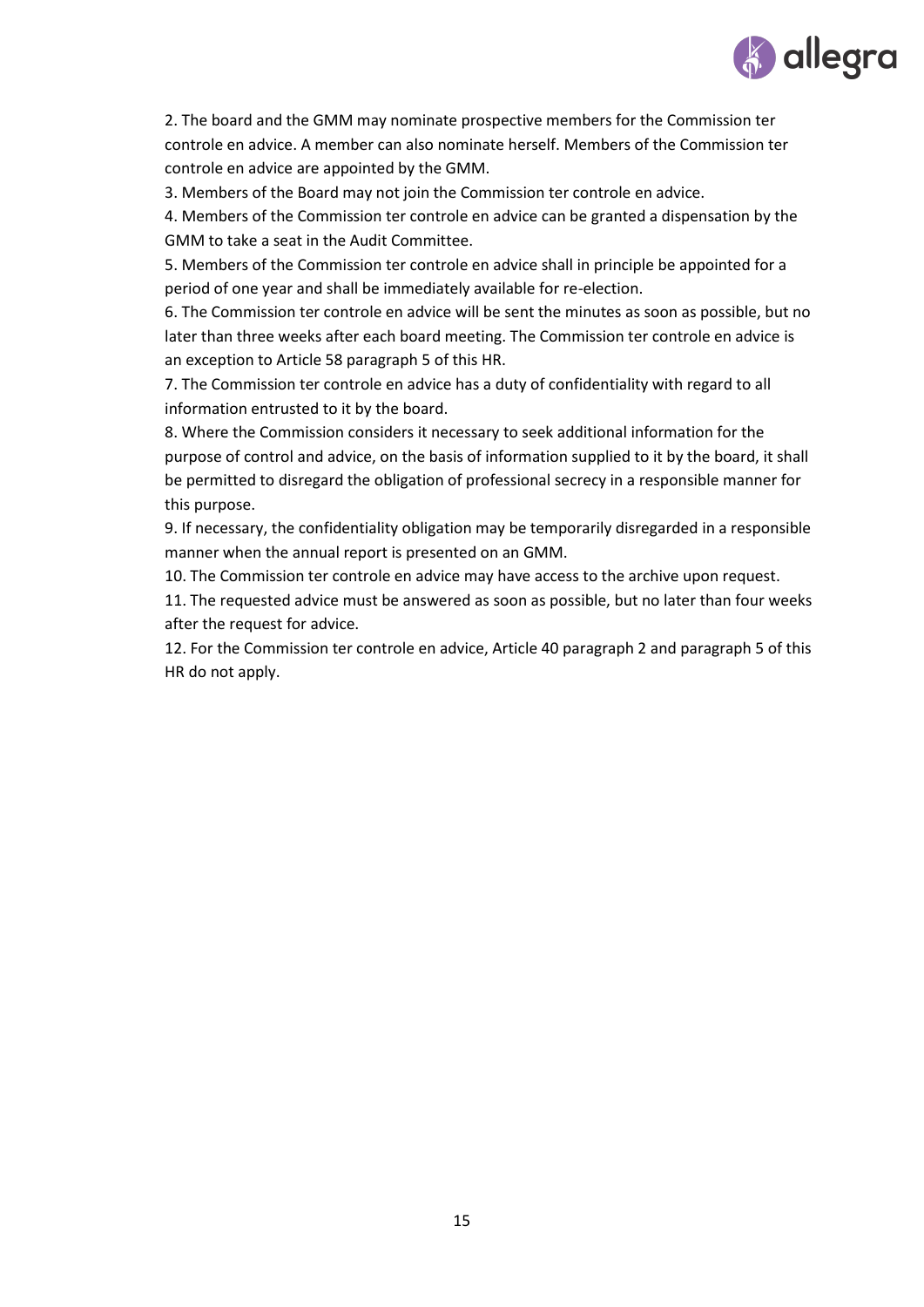

# **Chapter 7: Association trainers**

### Article 43. **General**

1. Association trainers are all members and non-members who teach in the name of the association and who are appointed as such.

2. The association trainers can be: a. Association teachers: these are teachers who are members of the association; b. non-association teachers: these are teachers who do not fall under a.

3. Teaching means supporting the pole dance training for members or non-members for a shorter or longer period.

4. Association trainers give structured lessons and thereby ensure that their lessons are coordinated.

5. Association trainers, together with the board, ensure its staffing, with due observance of Article 44 of this HR.

### Article 44. **Appointment**

1. Association trainers are elected by the board.

2. Appointments are preferably made from the members of the association.

3. Appointment as an association trainer takes place for an indefinite period.

4. In principle, a non-association teacher is appointed for a period of one training season.

5. The appointments of association trainers are announced annually at the GMM.

6. The board can at all times suspend association trainers in their position, stating reasons, in accordance with article 35 of this HR. Association trainers can be removed from their duties at any time by the board, stating reasons.

7. Association trainers can at any time resign from their position on written grounds.

8. Upon termination of her position as an association trainer, the trainer is obliged to ensure the proper transfer of her position.

#### Artikel 45. **Vertegenwoordigingsbevoegdheid**

Article 17 of this HR is of similar application to the benefactors unless stated otherwise by the HR.

# Article 46. **Responsibilities**

1. The board supervises the association trainers.

2. The association trainers are responsible for the interpretation of the lessons.

3. An association trainer is not responsible for the events in her class, insofar as these do not happen in accordance with her assignment.

4. The board removes the financial risks associated with the responsibilities of the association trainers within reasonable limits.

# Article 47. **Compensation**

1. An association trainer is entitled to compensation.

2. The board determines the compensation for the association trainer, insofar as it is made up of funds from W.S.P.V. Allegra.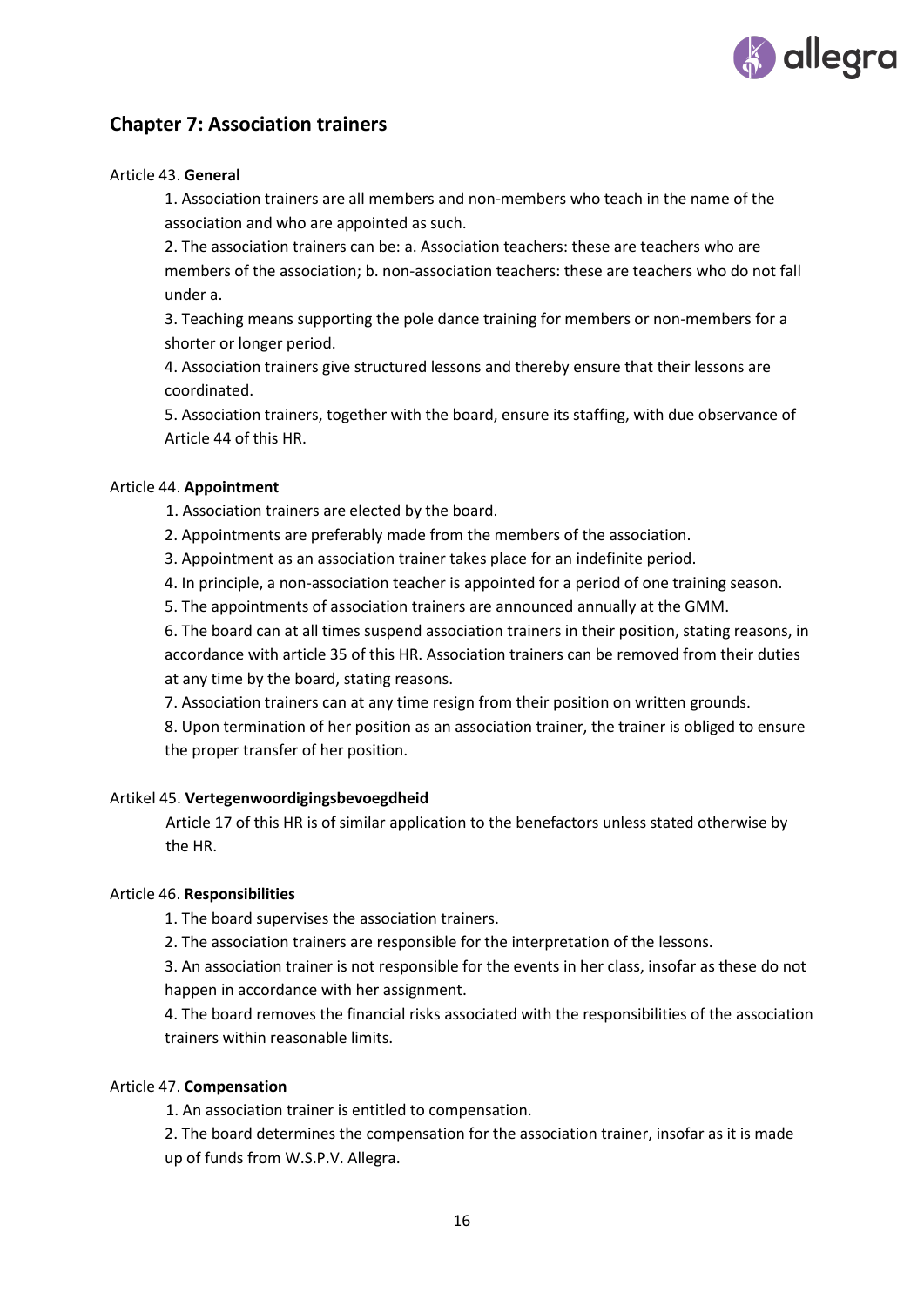

3. The height of the amounts paid by W.S.P.V. Allegra compensation paid to the association trainers is communicated annually at the GMM.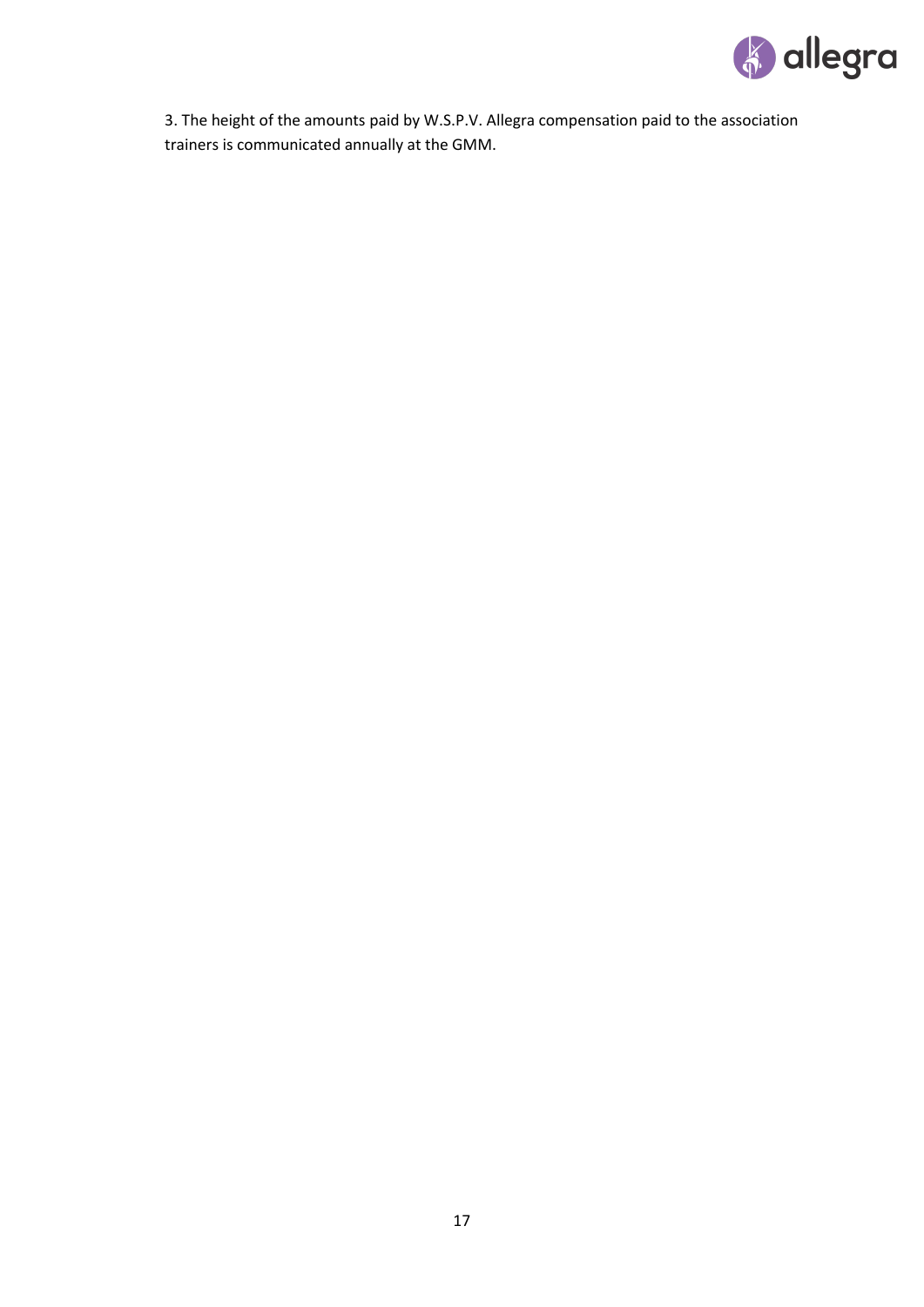

# **Chapter 8: General member meeting**

#### Article 48. **General**

1. The term GMM is used in two ways. On the one hand, this refers to the highest body within the association, consisting of a representation of all members, and on the other, its meeting.

2. A Transfer GMM is understood to mean that GMM in which (part of) the board changes. At the time of a Transfer GMM, an interim statement or a final statement and a balance sheet, both from around the date of the Transfer GMM, must be presented.

3. An Annual Meeting is understood to mean the GMM in which the board reports on the past association year and the policy implemented. The balance sheet and statement of income and expenditure are presented to the members for approval during this General Meeting, with an explanation (possibly in writing). The balance and statement of income and expenses are signed by all board members. This can only be deviated from with reasons.

4. An Annual Meeting is convened within six months of the end of the financial year.

5. An GMM is invested at least once per association year and also as often as the board sees fit.

6. No meetings are held during the Christmas and summer holidays.

7. One / tenth of the voting persons of the association can request the board to convene an GMM by means of a written, signed declaration. The board is obliged to comply with such a request within 14 days.

8. GMMs are held in the municipality of Wageningen.

#### Article 49. **Documents of the GMM**

1. The draft agenda of a GMM should be published at least 14 days before the GMM concerned.

2. The GMM's final agenda must be known at least 7 days in advance.

3. The documents that are submitted to the GMM for approval must be available for inspection at the board at least 7 days before the start of the GMM.

4. Documents from previous GMMs are available for inspection in the archive, in accordance with Article 58 of this HR.

#### Article 50. **Provisions regarding the GMM**

1. During the GMM, minutes are taken by the secretary or by a person designated by the (technical) chairman.

2. The minutes of a GMM will be signed in a subsequent GMM after approval by the secretary and the (technical) chairman. The signed minutes are included in the archive of the association in accordance with Article 58 of this HR.

3. When a GMM is suspended, it will resume within one month. New proxies may be submitted for the next part of the meeting. Issued proxies remain valid unless revoked or new proxies are submitted.

4. Before taking legally valid decisions on a GMM, the following must be present at the start: a. If the association has 75 or more than 75 voting members: 15 voting members; b. if the association has fewer than 75 voting members: one fifth of the total number of voting members. This number is rounded down.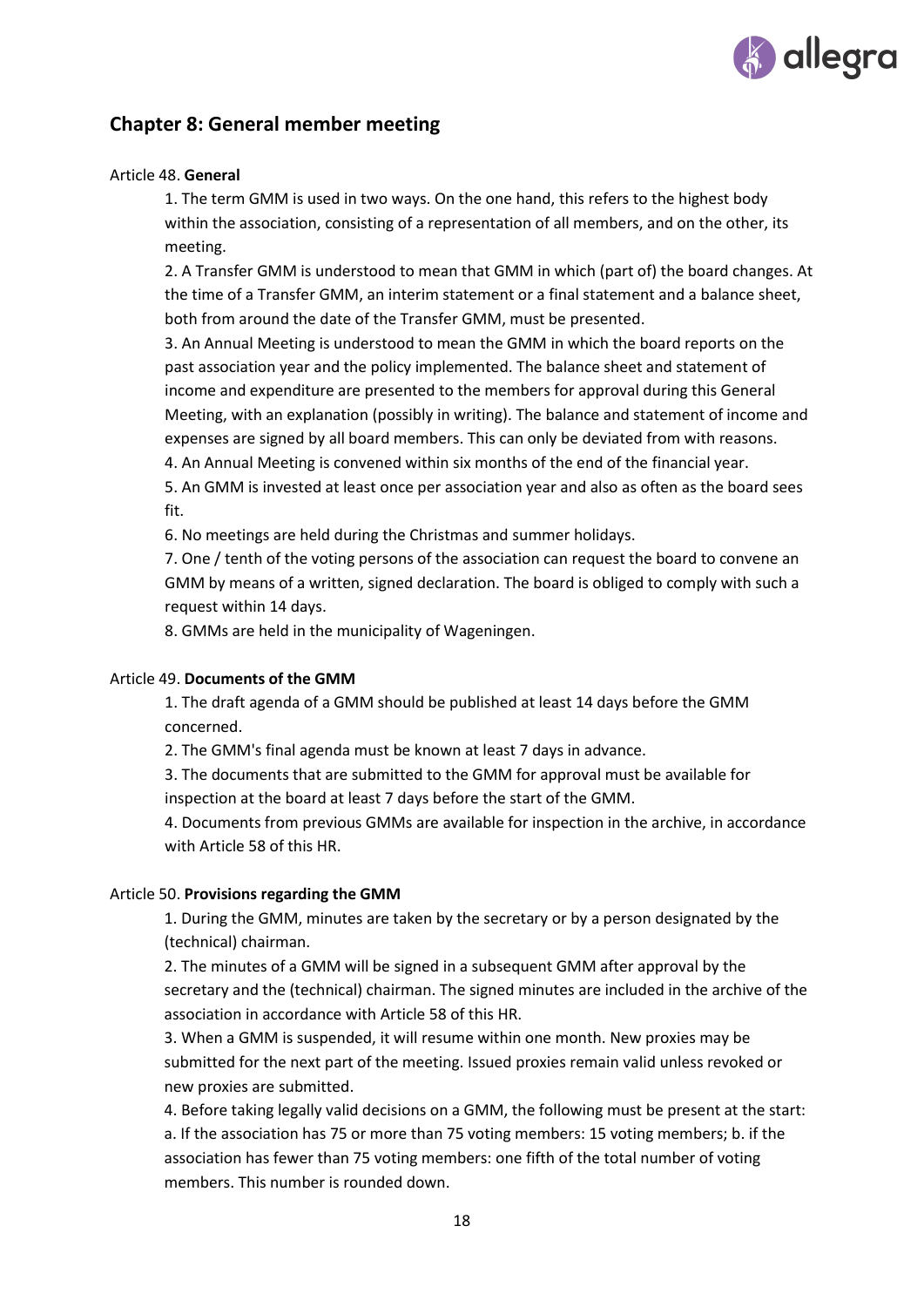

5. Board members do not count towards these numbers. If the applicable quorum is not met, a new GMM must be issued within one month, on which only agenda items of the aforementioned GMM will be discussed. On this new GMM, the relevant proposals and / or agenda items can be decided, without HR changes, without the required quorum.

### Article 51. **Access and right to speak**

1. Access to the GMM is open to members who are not suspended, the benefactors and those who have been invited to do so by the board and / or the GMM.

2. Right to speak has all those who have access to the GMM according to paragraph 1 of this article, unless otherwise specified in this HR.

3. No one has the floor except after receiving it from the chairwoman of the GMM.

4. The chairwoman of the GMM will ensure order during the GMM.

### Article 52. **Right of initiative**

1. At least three voting members, except members of the board, are authorized to submit a proposal to the board.

2. The board is obliged to put this proposal on the agenda of the next GMM.

3. A proposal from the association will be placed on the agenda of the next GMM if this GMM has not yet been called up or if the proposal has been submitted at least fourteen days before the planned date.

4. When making decisions on multiple proposals, which relate to the same subject, the proposal that has the furthest effect will take precedence, at the discretion of the GMM chairperson.

5. A proposal must be voted on the GMM after it has been processed.

#### Article 53. **Motions**

1. A motion is a short and motivated statement on a subject in which an opinion, wish, request or assignment is expressed.

2. A motion, signed by at least five members with voting rights, must be submitted during a GMM to the chairman of the meeting.

3. A motion submitted must be dealt with at the GMM.

4. In principle, a motion has no consequences.

#### Article 54. **Power of attorney**

1. Power of attorney is the power that a proxy giver grants to another, the authorized representative, to perform legal acts under private law in its name.

2. Proxies are only valid for votes on agenda items that are announced to members prior to the session, unless the proxy explicitly states otherwise on the proxy.

3. The proxy must be submitted to the board before the vote begins.

4. A person with voting rights may have a maximum of two proxies.

#### Article 55. **Voting within a GMM**

1. Entitled to vote in the GMM are non-suspended members who appear in person and nonsuspended members who have issued a proxy.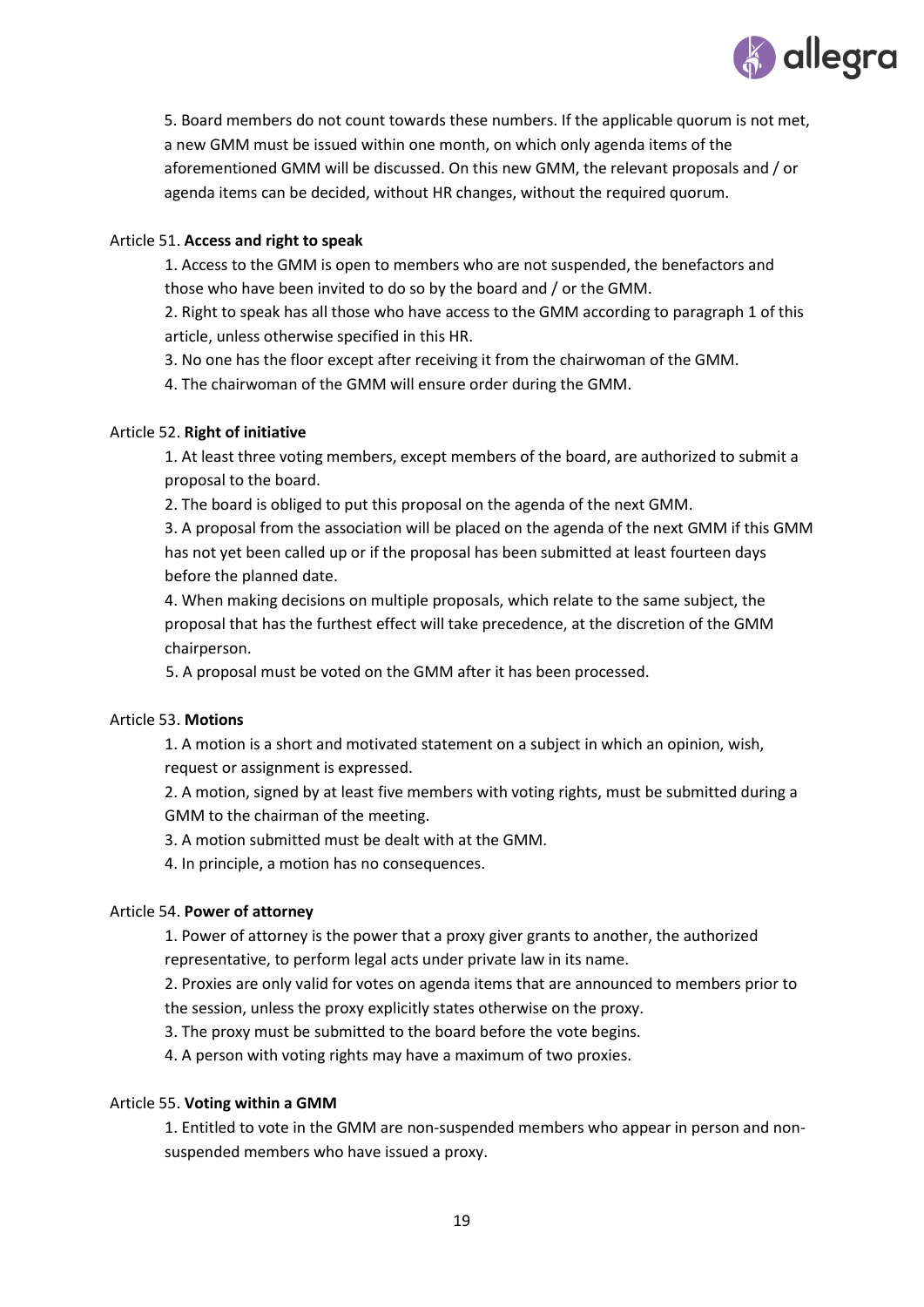

2. Voting options are the following: a. For; b. against; c. blank: an explicitly submitted vote, with no preference given; d. abstention: abstention indicates that the person with voting rights does not consider the subject to be ready for voting.

3. If more than 30% of the votes cast are abstained, the vote will be invalid. A new vote can be taken after a new discussion. If again more than 30% of the votes cast are abstained, the subject of the vote must be postponed to the next GMM.

4. Blank votes do not indicate a preference and are not added to the majority of the votes for "for" and "against".

5. All decisions are taken by an absolute majority of votes. This means that of all votes cast minus abstentions and blank votes, 50% plus one (1) vote must be "for", unless otherwise provided in this HR or the Articles of Association.

6. In votes within the GMM, the votes cast by the board may not exceed half minus one vote of the quorum.

7. The chairwoman announces the result of the votes. If the meeting disputes the correctness after pronouncing this result, a new vote is taken.

8. If the number of votes for and against is equal, the votes are tied. In the event of a tie vote on matters, the proposal is rejected. If the votes are tied in the election of persons, fate will decide. If in an election between more than two persons no absolute majority is obtained, a second vote will be held between the two persons who received the largest number of votes, if necessary, after an intermediate vote.

9. The following applies to the method of voting: a. Voting on persons is by definition in writing, in other matters the chairman decides on the method of voting, unless one of those present with voting rights demands a written vote; b. Oral voting takes place by show of hands or by calling names. Only one of the options mentioned in paragraph 2 of this article is mentioned in the vote; c. if a vote is taken in writing, all votes are opened one by one and shown to the GMM.

10. A written vote is invalid if: a. It contains more information than requested; b. it is not clear what is meant; c. the ballot is not closed.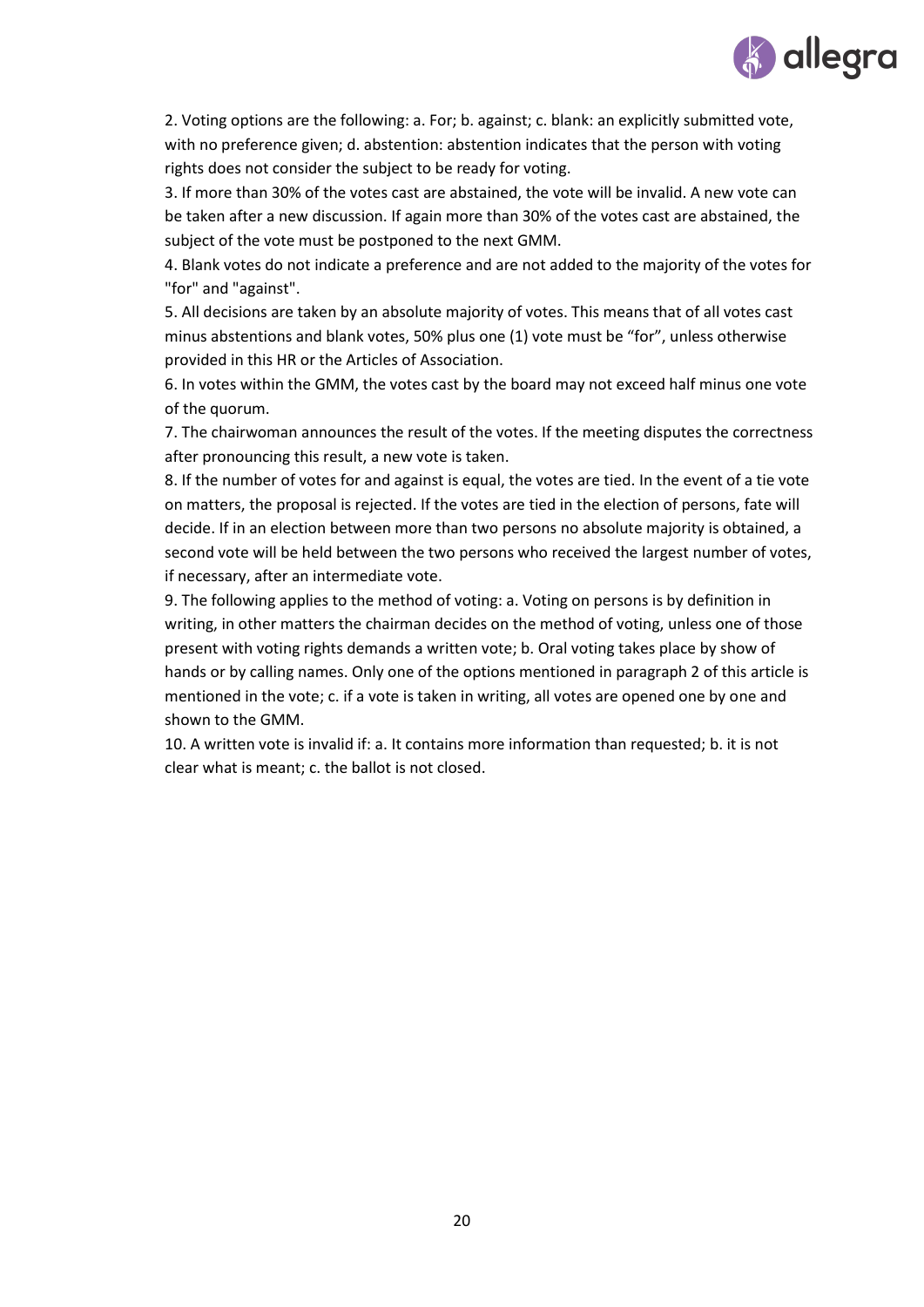

# **Chapter 9: Other provisions**

### Article 56. **The W.S.P.V. Allegra Logo**

There is a W.S.P.V. Allegra Logo. This logo can only be changed with the permission of the GMM and is used with the permission of the board on all official occasions where the association presents itself.

### Article 57. **Mourning**

The board decides with regard to proclaiming mourning and acting during mourning, it does this: a. Upon the death of a member of the association; b. upon the death of an honorary member of the association.

#### Article 58. **Archive**

1. There is a W.S.P.V. Allegra archive.

2. The board is responsible for keeping the archive up to date.

3. The archive contains at least: a. All minutes of GMMs; b. all documents submitted to GMMs; c. all minutes of board meetings.

4. Minutes and documents of GMM are public.

5. The minutes of the board meetings are in principle not public. Inspection by interested parties can only take place after a board decision to that effect has been taken. The board is authorized to demand confidentiality.

### Article 59. **HR changes**

1. Changes to this HR can only be made by a decision of the GMM, which has been called upon with the announcement that changes to this HR will be proposed there.

2. A proposal to change this HR can come from either the board or three members with voting rights.

3. A decision to change this HR must be taken by a majority of at least two-thirds of the votes cast.

#### Article 60. **Final provisions**

1. In all cases for which this HR does not provide, the board decides.

2. In the event of a difference of opinion regarding the interpretation of the provisions contained in this HR, the GMM will decide.

3. The GMM can grant exemption from any article of this HR at any time. A decision to this effect must be taken by a majority of at least two-thirds of the votes cast.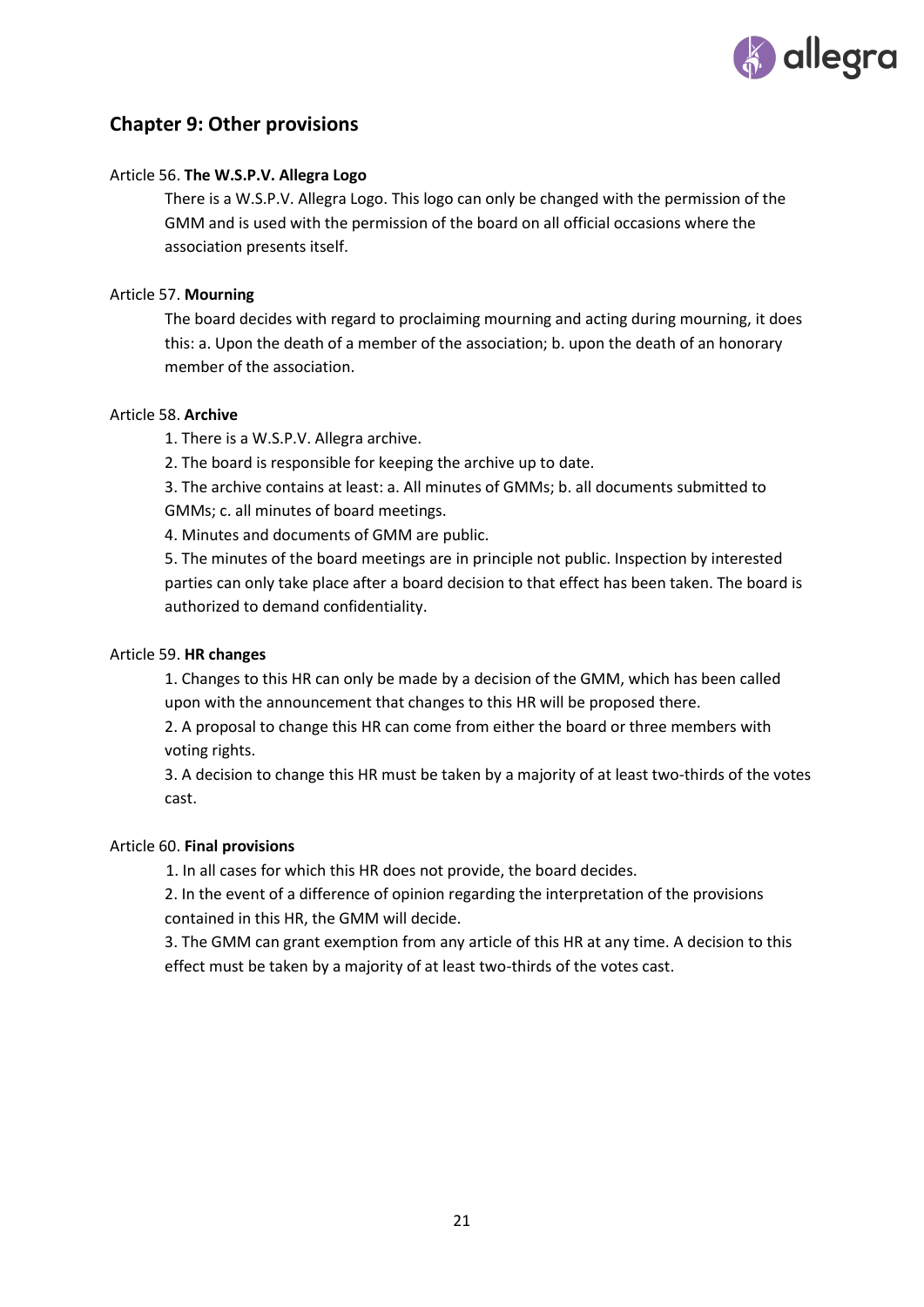

#### **DEFINITIONS**

**Absolute majority** A simple majority, half plus one.

**Abstention Voting option.** The member indicated by voting abstention that he considered that the subject was not yet ready for voting, because not all positions had been sufficiently discussed or the discussion had not yet been fully conducted.

**Accept** Clearly accept.

**Activities of the association** Lessons, demonstrations and other activities to stimulate pole dancing and activities to promote the feeling of association, organized by the association.

**Activity committee** The committee that deals with demonstrations and organizes social/sportive activities for members of the association.

**Annual meeting** The GMM in which the implementation of the policy and the profit and loss account of the previous year are approved and evaluated.

**Appointment** Assignment of a specific position or title to a person.

**Appeal** Turning to a higher authority with the request to review a decision.

**Archive** Collection of documents and objects from the past and objects that one wishes or is obliged to keep.

**Articles of Association** Notarial deed of establishment of an association regarding the purpose, rights, duties and powers of the persons involved.

**Aspiring benefactor** Person who intends to become a benefactor in accordance with the rules of this HR.

**Aspiring member** Someone who is not a member of the association, but who intends to become a member in accordance with the rules of this HR.

**Association email** Digital message from the board containing news and other announcements concerning the association**.**

**Association teacher** An association trainer who is a member of the association.

**Association trainer** Members and non-members who teach on behalf of the association and who are appointed as such.

**Association year** Is equal to the financial year. At W.S.P.V. Allegra runs the financial year from August 1 to July 31.

**Audit committee** Independent GMM committee, charged with auditing the financial documents of the association.

**Authorization (financial)** Give the association written authority to collect a certain amount (such as contribution) from someone's bank account.

**Authorized person** Receiving a power of attorney.

**Authorizing officer** The person who grants the authorization.

**Balance** An overview of the assets, debts and equity of the association at any given time.

**Benefactor** Person who supports the association by paying a financial contribution.

**Blank Voting Option**; the blank vote is not for or against the proposal itself and is not added to the voting option with the most votes.

**Board committee** Can be appointed by the board to perform a specific task of the board.

**Board decision** A decision taken by the board in accordance with the law, the articles of association and the HR.

**Books and records** Administration.

**Budget** Determined amount reserved for spending on activities, services or purchasing goods, as well as the document itself containing an estimate of the expected income and expenditure.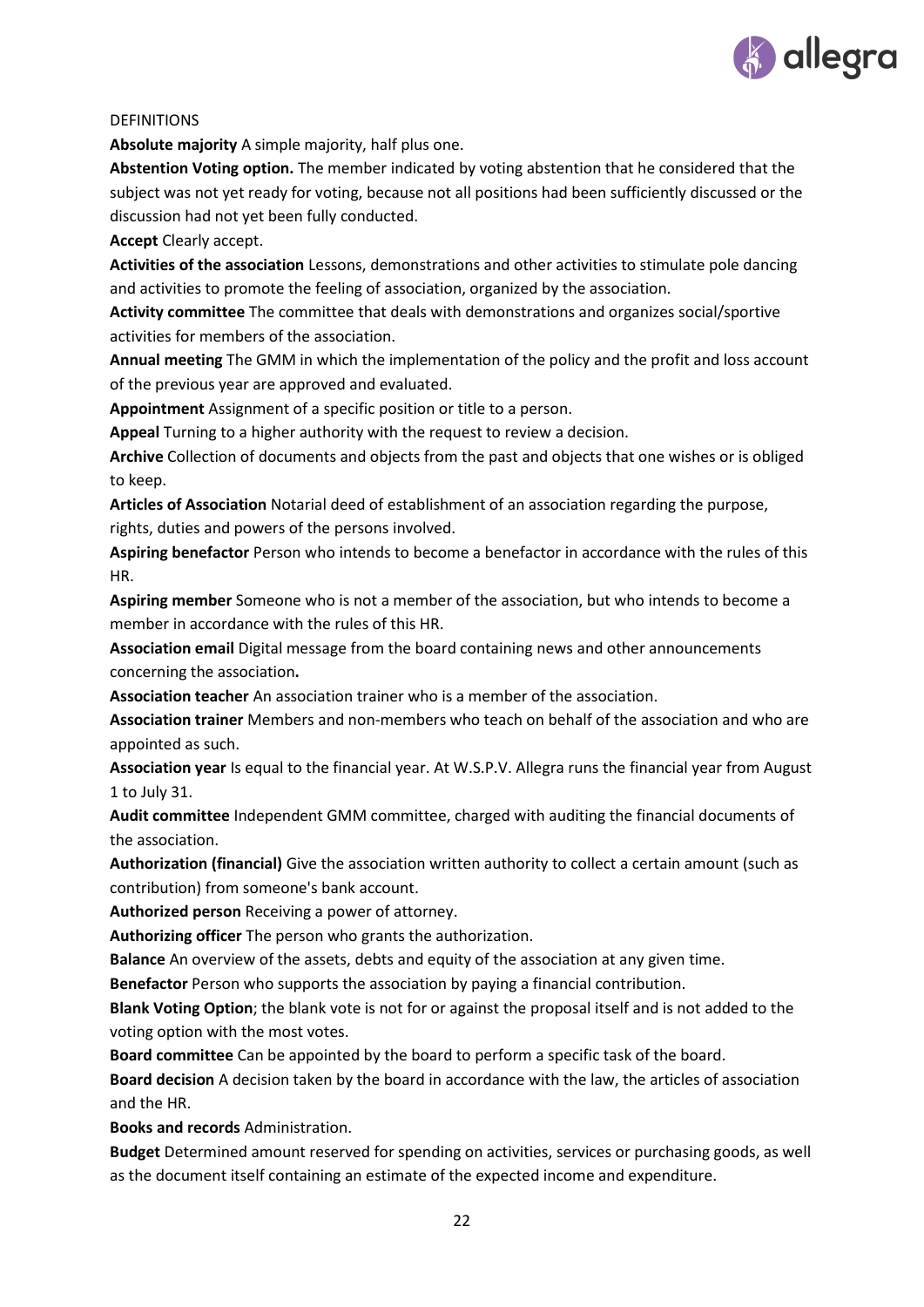

**By operation of law.** Justification Justification and / or justification for certain activities or decisions. **Candidate** (couples, board member) Making yourself available for a (board) position. Candidate for a (board) position.

**Cash and securities** All financial documents.

**Cash book** Book or document in which all receipts and expenditure of money are kept exactly by the treasurer.

**Chairwoman** Board member who is responsible for, among other things, directing the association. **Charge** Appoint someone to a position.

**Collection** Collecting money by sending a collection order to the bank of the person concerned **Commitment** Obligation to perform / meet a certain performance.

**Committee member** Person who has been charged as a member of a specific committee.

**Contribution** Amount to be paid to obtain membership for one year.

**Course** A series of one or more lessons that are given over a period of time.

**Decision** Decision to be made after consideration.

**Demonstration** Activity to promote pole dancing and the association for non-members.

**Deprivation** Deprivation of a right or function.

**Discharge** To dismiss a person from a position.

**Discount rate** Different tuition fees that may apply.

**Dismissal** Permanently relieve someone from her position.

**Dispensation** Exemption from a specific prescription.

**Dissolve** Dissolve (from a commission). This means that all duties, powers and other provisions concerning the committee will be canceled.

**Elected individually into office** Each board candidate is individually evaluated whether to be included in the board.

**Entitled to vote** The right to vote within the meeting. Persons who are allowed to vote are nonsuspended members who appear in person and non-suspended members who have issued a proxy. **External activities** Activities intended to promote the association and the pole dance sport towards

non-members.

**Extraordinary services** Special activities that deviate to a great extent from normal activities that are normally performed in relation to the association.

**Final settlement** The final figures of the association at the end of the financial year.

**Financial documents** All documents from which something can be drawn up with regard to the financial statement of the association or a committee.

**Financial year** The year in which a financial report is pending. At W.S.P.V. Allegra is from August 1 to July 31.

**General resources** All assets (of the association).

**GMM** This term has a twofold meaning. On the one hand, this refers to the highest body within the association, consisting of a representation of all members, and on the other, its meeting.

**GMM committee** Commission that is set up by the GMM to perform a certain task within the association, which does not fall directly under the responsibilities of the board.

**Honorary member** Person to whom an honorary membership has been granted and who has accepted it.

**Initiative (right of)** At least three voting members, with the exception of members of the board, are authorized to submit a proposal to the board.

**Institution (of a committee)** Establishment (of a committee).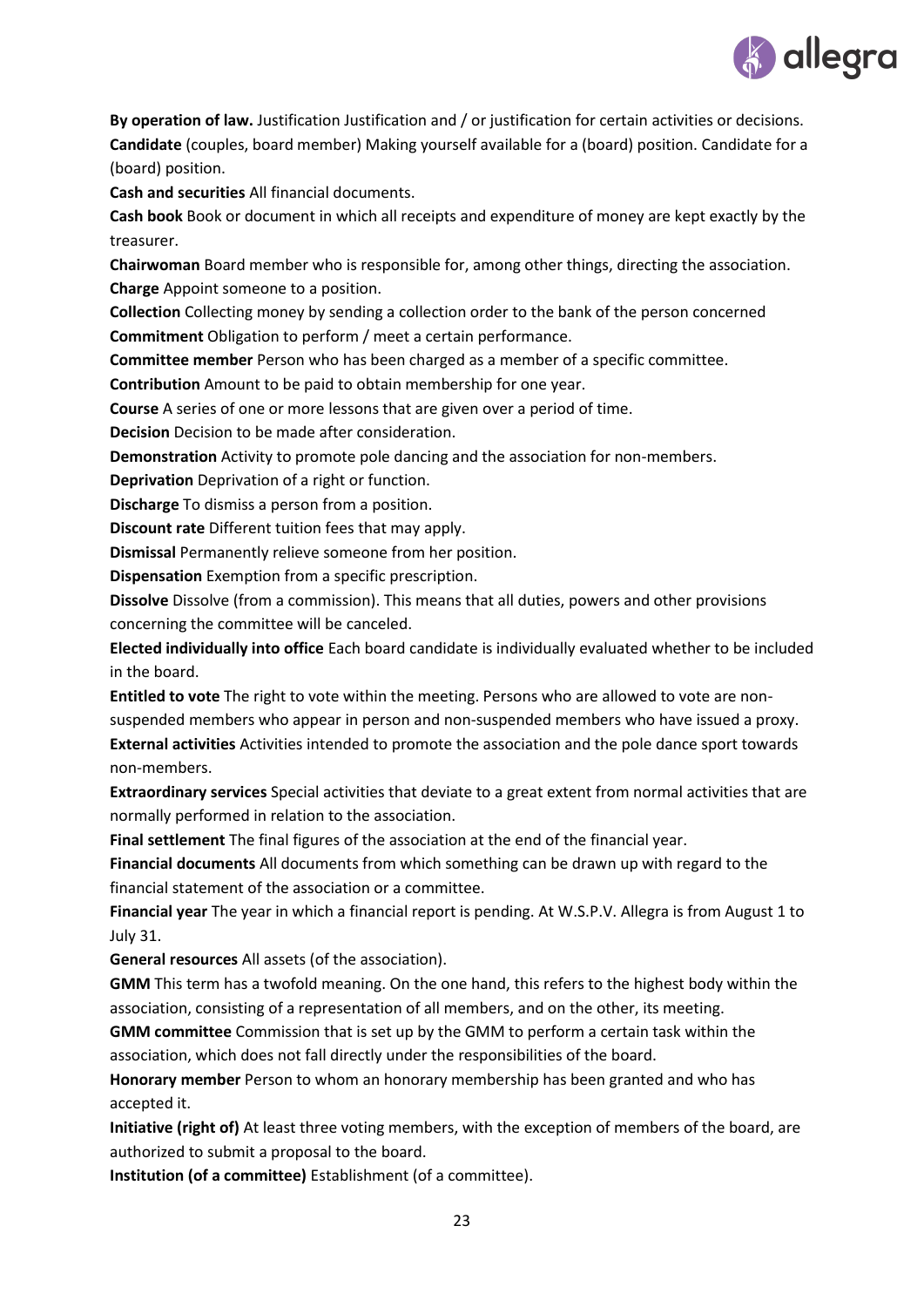

**Interim overview (financial)** An overview that provides insight into the figures of the association at a certain point during the financial year.

**Internal activities** Activities with the members of the association as primary target group. **Internal Regulations** Regulations of an association in addition to the law and the articles of association regarding the purpose, rights, duties and powers of the persons involved. **Law** The system of legal rules to which citizens must comply.

**Lesson** Teaching in pole dancing.

**Lesson (external)** Special lesson given by a special guest teacher. The rate may fall outside the contribution.

**Lesson (extraordinary)** A special lesson about making or training a demonstration.

**Lesson (regular)** Guided education in pole dancing or matters related to pole dancing.

**Liability** Responsibility for (possible) damage caused.

**Lustrum year** The year in which an anniversary of five years or a multiple thereof is celebrated. **Member** Person who is part of the association.

**Minutes** Written report of what was discussed in a meeting.

**Motion** A short and motivated statement on a subject in which a judgment, wish, request or assignment is expressed.

**Non-association teacher** Association trainer who is not a member of the association. **Objection** Contesting a decision.

**Other activities** All activities that are organized on behalf of the association, but are not lessons or demonstrations.

**Personnel interpretation** The interpretation of positions by persons.

**Policy** Setting goals, resources and a timeline in mutual connection.

**Positive result** Profit.

**Power of attorney** The power that a power of attorney grants to another, the authorized representative, to perform legal acts under private law in its name.

**Private law act** An act performed with the intention of establishing a specific legal effect in the mutual legal relationship between persons.

**Proposal** Concrete formulation of a plan or idea to achieve a goal, which is submitted for consideration.

**Prospective member of committee** Person who intends to participate in a committee but has not yet been recognized as a member of the committee in question.

**Quorum** The minimum number of members that must be present for a voting procedure to be considered valid.

**Rate** Pricing.

**Ratified decision** A decision taken outside of a board meeting which is recorded in the minutes at the next board meeting.

**Representation authority** The authority to act, act for and on behalf of the association. **Right to speak** The right to speak within a GMM.

**Secretary** Board member who is mainly responsible for keeping the correspondence of the association.

**Sports center** de Bongerd is the sports center for students and employees of Wageningen UR.

**Statement** Written document in which something is communicated or explained.

**Statement of income and expenditure** The income statement. This is the profit and loss account; overview of costs and revenues over a past period.